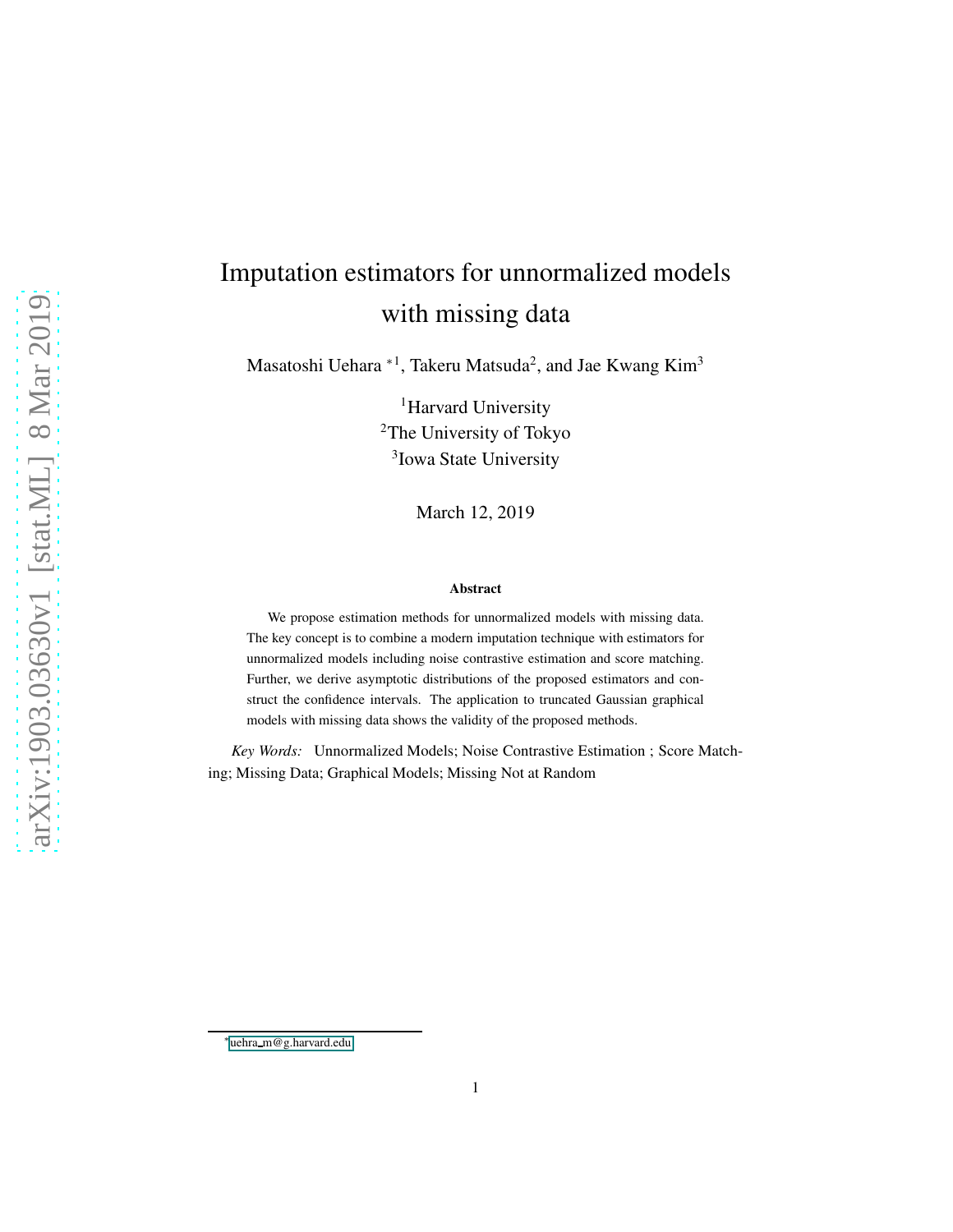# 1 Introduction

Several statistical models are presented in the form of unnormalized densities and the calculation of the normalization constant (or the partition function) is intractable. Namely,

<span id="page-1-0"></span>
$$
p(x; \theta) = \frac{1}{Z(\theta)} \tilde{p}(x; \theta),
$$
\n(1)

where  $Z(\theta) = \int \tilde{p}(x; \theta) \mu(dx)$ ,  $\mu$  is a baseline measure such as Lebesgue measure or counting measure, and we only have access to  $\tilde{p}(x; \theta)$ . Such unnormalized models are widely used in many settings: Markov random fields [\(Besag](#page-20-0), [1975\)](#page-20-0), Boltzmann machines [\(Hinton, 2002\)](#page-20-1), overcomplete independent component analysis models (Hyvärinen et al., [2001\)](#page-20-2) and graphical models [\(Lin et al.](#page-21-0), [2016;](#page-21-0) [Yu et al.](#page-23-0), [2016\)](#page-23-0). Several methods for estimating  $\theta$  have been developed such as noise contrastive estimation (NCE) (Gutmann and Hyvärinen, 2010) and score matching (Hyvärinen, 2005).

In this study, we investigate the estimation methods of unnormalized models with missing data. Missing data is frequently encountered and may cause nonresponse bias [\(Little and Rubin, 2002\)](#page-21-1). Thus, how to handle missing data is an important problem.

Our problem setting is as follows. Let  $x$  be sampled from the unnormalized model [\(1\)](#page-1-0) and suppose that we observe only part of x, which is denote by  $x_{\text{obs}}$ . The objective of this study is to estimate  $\theta$  based on the observed data  $x_{\text{obs}}$ . The existing estimation methods for unnormalized models are not applicable here since all these methods assume that the complete data is fully observed.

To solve this issue, we develop estimation methods that are developed through combination of NCE and score matching with fractional imputation [\(Kim, 2011\)](#page-21-2), which is a computationally efficient technique for the missing data free from Markov Chain Monte Carlo (MCMC). Note that [Rhodes and Gutmann](#page-22-0) [\(2019\)](#page-22-0) proposed a variational NCE for unnormalized latent variable models corresponding to a special case of the current problem (missing at random, MAR). Though variational inference is fast and useful for a large–scale problem, it is challenging to conduct statistical inference [\(Blei et al.,](#page-20-5) [2017\)](#page-20-5). On the other hand, the proposed methods enable the construction of confidence intervals based on the asymptotic theory. In addition, the proposed methods are valid under general missing mechanisms, including missing not at random (MNAR) case. Our main contributions are as follows.

• We propose imputation estimators for unnormalized models with missing data. These estimators are consistent under the general missing mechanism, including an MNAR case, and are computationally efficient.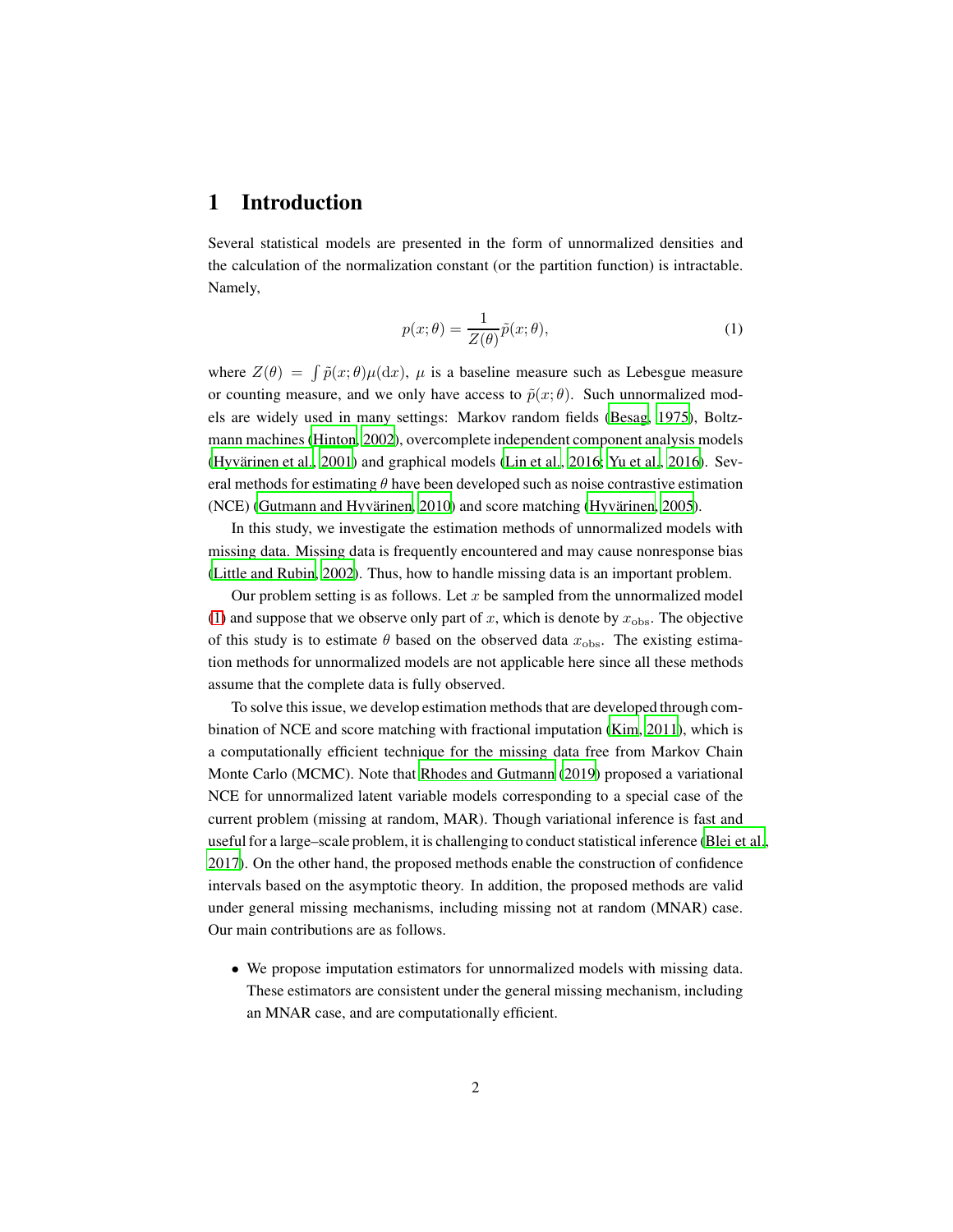- We derive the asymptotic distributions of the proposed estimators and construct confidence intervals.
- We confirm the validity of the proposed methods in a simulation with truncated Gaussian graphical models with missing data.

# 2 Preliminary

#### 2.1 Notations

The parameters with a zero in the subscript such as  $\theta_0$  and  $\tau_0$ , denote the true parameters. The notation  $\nabla_{\theta}$  denotes a differentiation with respect to  $\theta$ , and  $t(x)^{\otimes 2} =$  $t(x)t(x)^\top$ . The expectation and variance of  $f(x)$  under the density  $g(x)$  is denoted as  $E_g[f(x)]$  and  $var_g[f(x)]$ , respectively. We often omit the subscript when it is obvious from the context. We present a summary of the notation in the Supplementary materials.

#### 2.2 Missing data and imputation methods

We briefly review the framework of the missing data and the imputation methods. For more details, see [Kim and Shao](#page-21-3) [\(2013\)](#page-21-3).

Suppose that  $\{x_i\}_{i=1}^n$  are independently and identically distributed (i.i.d.) samples from a distribution with density  $p(x; \theta)$ . We consider the situation where some part of  $x_i$  may be missing. Let  $\{\delta_i\}_{i=1}^n$  be the missing indicators. Accordingly,  $x_i = (x_{i,obs}, x_{i,mis})$  is fully observed when  $\delta_i = 1$ , while only  $x_{i,obs}$  is observed and  $x_{i,\text{mis}}$  is missing when  $\delta_i = 0$ . We assume that  $\delta_i$  follows the Bernoulli distribution with probability  $Pr(\delta_i = 1 | x_i)$ . The case with several missing patterns (the dimension of  $x_{i,obs}$  may differ with i) can be easily considered by extending this notation [\(Seaman et al., 2013\)](#page-22-1).

The missing mechanism is called missing at random (MAR) if  $Pr(\delta = 1 | x)$  $Pr(\delta = 1 \mid x_{obs})$  holds. Importantly, the selection mechanism can be ignored for estimation of  $\theta$  in the MAR cases [\(Little and Rubin](#page-21-1), [2002](#page-21-1)), because

$$
p(x_{\text{obs}}; \theta) = \int p(x_{\text{obs}}, x_{\text{mis}}; \theta) \Pr(\delta | x) \mu(dx_{\text{mis}})
$$

$$
\propto \int p(x_{\text{obs}}, x_{\text{mis}}; \theta) \mu(dx_{\text{mis}}).
$$

As a special case of MAR, a missing mechanism is referred to as missing completely at random (MCAR) if  $Pr(\delta = 1 | x)$  does not depend on x at all. When the MAR does not hold, the missing mechanism is referred to as missing not at random (MNAR).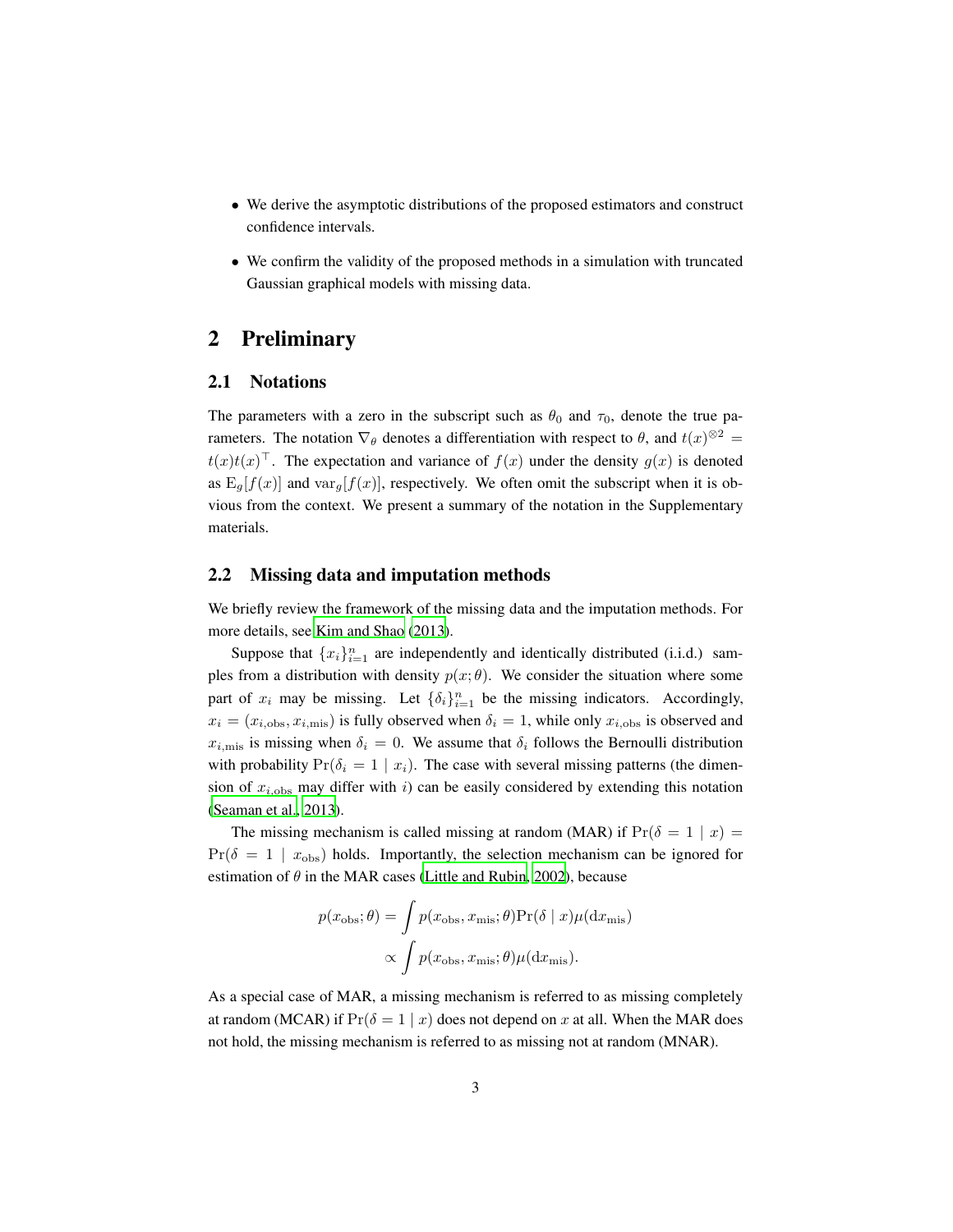For estimating  $\theta$  from observations, the fundamental algorithm is the Expectation Maximization (EM) algorithm [\(Dempster et al.](#page-20-6), [1977;](#page-20-6) [Meng and Van Dyk, 1997\)](#page-21-4), which maximizes the observed likelihood  $p(x_{obs}; \theta)$ . Equivalently, the EM algorithm solves the following observed (mean) score equation with respect to  $\theta$  [\(Louis](#page-21-5), [1982;](#page-21-5) [Elashoff and Ryan, 2004\)](#page-20-7):

<span id="page-3-0"></span>
$$
\frac{1}{n}\sum_{i=1}^{n} \mathbf{E}\left[\nabla_{\theta}\log p(x_i;\theta) \mid x_{i,\text{obs}};\theta\right] = 0. \tag{2}
$$

However, the EM algorithm requires a closed-form expression of the conditional expectation in [\(2\)](#page-3-0), which is often intractable. To solve this problem, Fractional Imputation (FI) has been proposed [\(Kim, 2011;](#page-21-2) [Yang and Kim, 2016](#page-23-1)), which is closely connected with the Monte Carlo EM algorithm [\(Wei and Tanner, 1990\)](#page-23-2). FI is fast because it uses only importance sampling as an approximation procedure, and does not rely on MCMC. However, it is difficult to approximate the conditional expectation using only importance sampling for large-scale problems. In such cases, Multiple Imputation (MI) is commonly used, which utilizes MCMC for approximation [\(Rubin, 1987;](#page-22-2) [Murray, 2018\)](#page-21-6).

#### 2.3 Estimation methods for unnormalized models

Several methods have been developed for estimating unnormalized models such as score matching (Hyvärinen, [2005\)](#page-20-4), noise contrastive estimation (NCE) (Gutmann and Hyvärinen, [2010\)](#page-20-3), Monte Carlo maximum likelihood estimation (Monte Carlo MLE) [\(Geyer, 1994\)](#page-20-8), and contrastive divergence (CD) [\(Hinton, 2002\)](#page-20-1). We briefly review NCE and score matching in the following. Note that both methods take the form of Z-estimators or M-estimators [\(van der Vaart, 1998\)](#page-23-3).

#### 2.3.1 Generalized NCE

We review the generalized NCE from the divergence perspective [\(Pihlaja et al., 2010;](#page-22-3) [Gutmann and Hirayama, 2011\)](#page-20-9). Suppose we have  $\mathbf{x} = \{x_i\}_{i=1}^n$  from the true distribution with density  $g(x)$ , and  $y = \{y_i\}_{i=1}^n$  from a noise distribution with density  $a(y)$ . Note that all the algorithms below can be easily extended to the case where the noise sample size is different from the original sample size.

In the NCE, we introduce a one-parameter extended model  $q(x; \tau) = \exp(-c)\tilde{p}(x; \theta)$ , where  $\tau = (c, \theta^{\top})^{\top}$  and c is an unknown nuisance parameter to approximate the normalizing constant. Note that it is different from the normalized model  $p(x; \theta)$ . For a twice differentiable strictly convex function  $f(\cdot)$ , a noise contrastive divergence is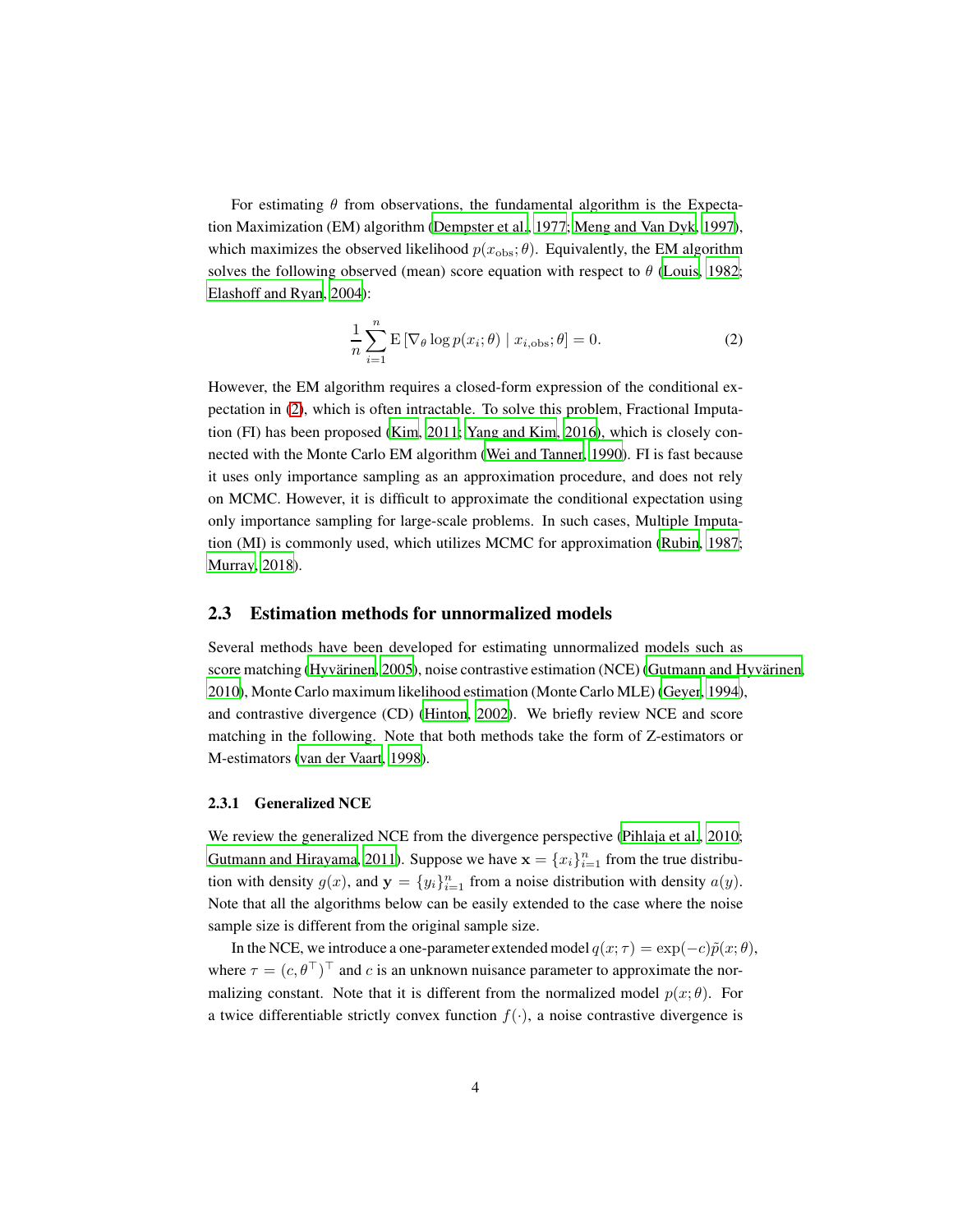defined as

$$
D_{NC}(g, q(x; \tau)) = \int \mathrm{Br}_f\left(\frac{g(x)}{a(x)}, \frac{q(x; \tau)}{a(x)}\right) a(x) \mu(\mathrm{d}x),\tag{3}
$$

where  $Br_f(o_1, o_2)$  is given by  $f(o_1) - f(o_2) - f'(o_2)(o_1 - o_2)$ , and  $f(\cdot)$  is the divergence function. By subtracting a term not associated with  $\theta$  from  $D_{NC}(g, q(x; \tau))$ , the cross entropy between  $g(x)$  and  $q(x; \tau)$  is given by

$$
d_{NC}(g,p) = \mathrm{E}_{g(x)}\left[M_{nc1}(\mathbf{x})\right] + \mathrm{E}_{a(y)}\left[M_{nc2}(\mathbf{y})\right],
$$

where

$$
M_{nc1}(\mathbf{x}) = -\frac{1}{n} \sum_{i=1}^{n} f'((r(x_i)),
$$
  

$$
M_{nc2}(\mathbf{y}) = \frac{1}{n} \sum_{j=1}^{n} \{f'(r(y_j)) r(y_j) - f(r(y_j))\},
$$

and  $q(x; \tau)/a(x) = r(x; \tau)$ . The objective function is defined as  $M_{nc1}(\mathbf{x}) + M_{nc2}(\mathbf{y})$ because  $D_{NC}(g, q(x; \tau))$  takes the maximum when  $\tau$  is equal to  $\tau_0$ . NCE is defined as the minimizer of this objective function regarding  $\tau$ . By differentiating the above  $d_{NC}(g, q(x; \tau))$  regarding  $\tau$ , the following moment condition is obtained:

<span id="page-4-0"></span>
$$
\mathcal{E}_{g(x)}\left[Z_{nc1}(\mathbf{x};\tau)\right] + \mathcal{E}_{a(y)}\left[Z_{nc2}(\mathbf{y};\tau)\right]|_{\tau_0} = 0,\tag{4}
$$

where  $Z_{nc1}(\mathbf{x}) = 1/n \sum_{i=1}^{n} z_{nc1}(x_i; \tau), Z_{nc2}(\mathbf{y}) = 1/n \sum_{j=1}^{n} z_{nc2}(y_j; \tau),$ 

$$
z_{nc1}(x) = -\nabla_{\tau} \log q(x;\tau) f''\left(r(x;\tau)\right) r(x;\tau),
$$
  

$$
z_{nc2}(y) = \nabla_{\tau} \log q(y;\tau) f''\left(r(y;\tau)\right) r(y;\tau)^2.
$$

The estimator is also regarded as the solution to  $Z_{nc}(x, y; \tau) = 0$  where  $Z_{nc}(x, y; \tau) = 0$  $Z_{nc1}(\mathbf{x}; \tau) + Z_{nc2}(\mathbf{y}; \tau)$ . Specific examples of an objective function are as follows.

**Example 2.1 (Monte Carlo MLE)** *When*  $f(x) = x \log x$ *, the generalized NCE is defined as the minimizer of the following function with respect to* τ*:*

$$
-\frac{1}{n}\sum_{i=1}^n\log q(x_i;\tau)+\left(\frac{1}{n}\sum_{j=1}^nr(y_j;\tau)\right).
$$

*The objective function is essentially the same as the Monte Carlo MLE by profiling-out* c *[\(Geyer, 1994\)](#page-20-8).*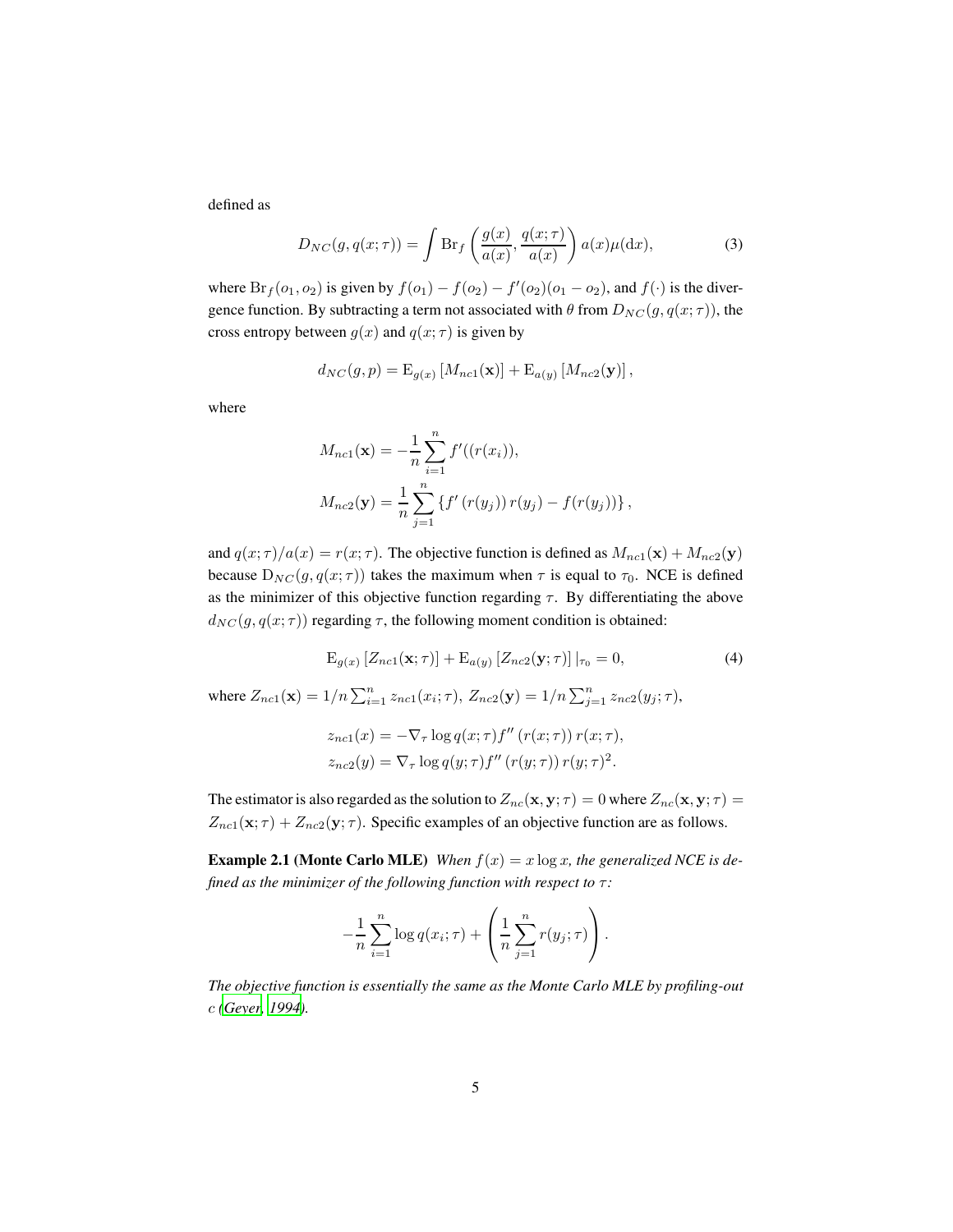**Example 2.2 (Original NCE)** *When*  $f(x) = x \log x - (1 + x) \log(1 + x)$ *, the generalized NCE is defined as the minimizer of the following function with respect to* τ*:*

$$
-\frac{1}{n}\sum_{i=1}^{n}\frac{r(x_i;\tau)}{r(x_i;\tau)+1} - \frac{1}{n}\sum_{j=1}^{n}\frac{1}{r(y_j;\tau)+1}.
$$

*In this case, the objective function is the same as the original NCE [\(Gutmann and Hyvarinen](#page-20-3), ¨ 2010.* The function  $f(x)$  *is optimal from the perspective of asymptotic variance [\(Uehara et al., 2018\)](#page-23-4).*

#### 2.3.2 Generalized score matching

Next, we review the score matching approach. The original score matching is introduced as a tool for minimizing the distance between the score function of the model and the data score function (Hyvärinen, 2005). It has been generalized to many set-tings: for truncated distributions (Hyvärinen, [2007](#page-20-10); Lin [et al.](#page-21-0), [2016](#page-21-0)), the cases involving high-order score functions [\(Lyu](#page-21-7), [2009;](#page-21-7) [Dawid et al.](#page-20-11), [2012;](#page-20-11) [Parry et al., 2012\)](#page-22-4). Here, we introduce score matching from the divergence perspective.

The divergence between  $\tilde{p}(x;\theta)$  and  $\tilde{p}(x;\theta')$  of the score matching,  $D_{SC}(\tilde{p}(x;\theta),\tilde{p}(x;\theta'))$ , is given by

$$
\int \sum_{s=1}^{d_x} \mathrm{Br}_f\left(-c_s(x;\theta), -c_s(x;\theta')\right) g(x) \mu(\mathrm{d}x),\tag{5}
$$

where  $c_s(x; \theta) = \nabla_{x^s} \log \tilde{p}(x; \theta), x^s$  is the s-th coordinate of x,  $d_x$  is the dimension of x, and  $f(\cdot)$  is the divergence function. Here, note that  $c_s(x; \theta)$  is different from the score function  $\nabla_{\theta} \log p(x; \theta)$  in the usual sense. The cross entropy is defined as  $E_{g(x)}[M_{sc}(\mathbf{x};\theta)]$ , where  $M_{sc}(\mathbf{x};\theta) = n^{-1} \sum_{i=1}^{n} m_{sc}(x_i)$ , and  $m_{sc}(x)$  is

$$
\sum_{s=1}^{d_x} \left\{ -f(c_s(x)) + \nabla_{x^s} \left( f'(c_s(x)) \right) + f'(c_s(x)) c_s(x) \right\}.
$$
 (6)

The estimator is defined as the minimizer of the objective function  $M_{sc}(x;\theta)$  with respect to  $\theta$ .

**Example 2.3 (Score matching)** *Consider the case when*  $f(x) = 0.5x^2$ *. The objective function becomes*

$$
M_{sc}(\mathbf{x}) = n^{-1} \sum_{i=1}^{n} \sum_{s=1}^{d_x} \left\{ 0.5 c_s^2(x_i) + \nabla_{x^s}(c_s(x_i)) \right\},\,
$$

*which reduces to the original score matching [\(Hyvarinen](#page-20-4), [2005\)](#page-20-4). It can be extended ¨ to the case where the data is on positive orthant (Hyvärinen, 2007). The objective function becomes*  $M_{sc}(\mathbf{x}) = n^{-1} \sum_{i=1}^{n} \sum_{s=1}^{d_x} \{2x_{si}c_s(x_i) + x_{si}^2(0.5c_s(x_i)^2 +$  $\nabla_{x^s}(c_s(x_i)))\},$  where  $x_{si}$  *is a s–th component of*  $x_i$ *.*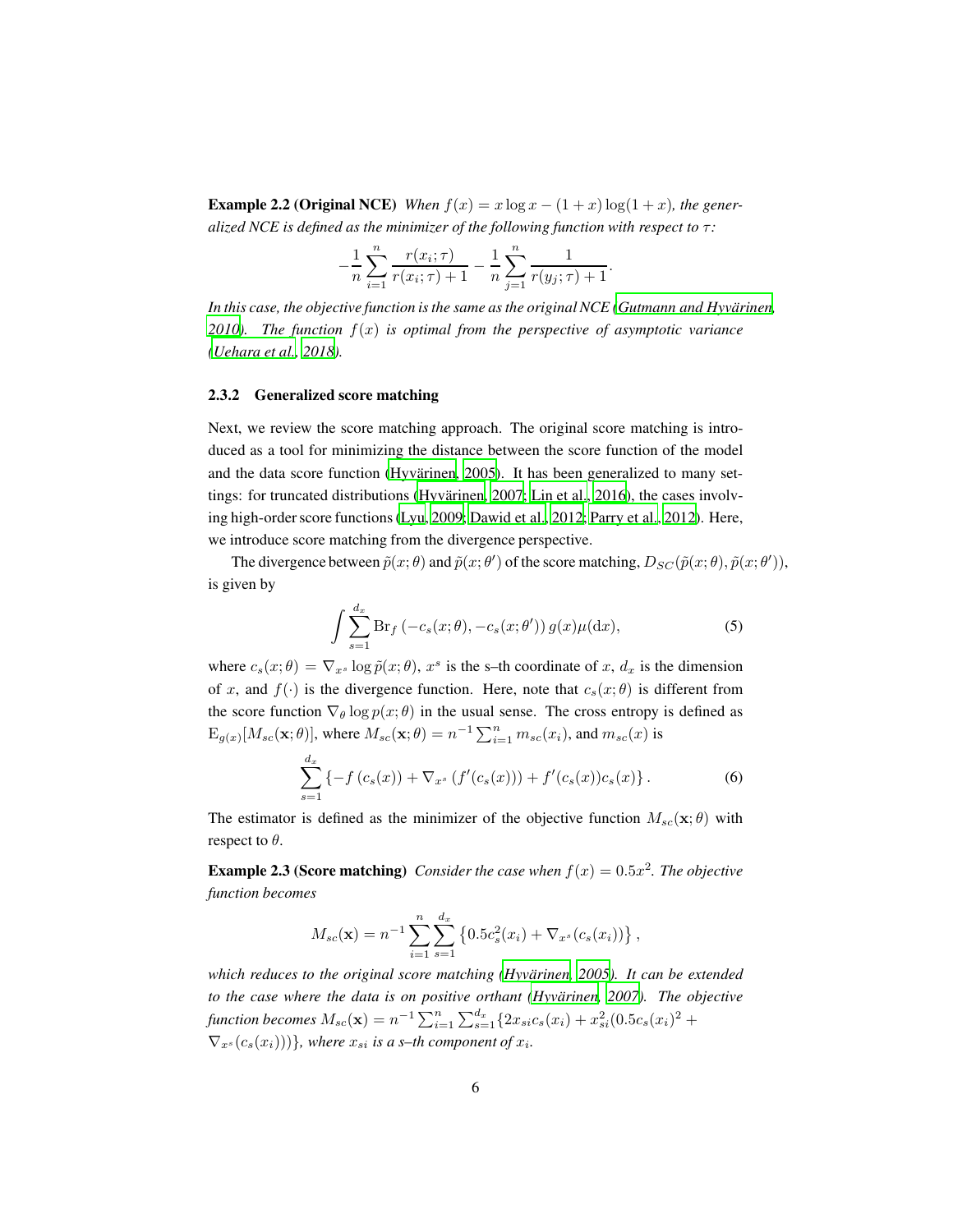### 3 FINCE and FISCORE

We propose estimation methods for unnormalized models with missing data: FINCE (fractional imputation noise contrastive estimation) and FISCORE (fractional imputation score matching). For methods using MI, see Supplementary materials.

In this section, we focus on the MAR case, that is,  $Pr(\delta = 1 | x) = Pr(\delta = 1)$  $1 | x<sub>obs</sub>$ ). In Section [5,](#page-13-0) we discuss an extension to the case of missing not at random (MNAR).

#### 3.1 NCE with EM algorithm

We incorporate the EM algorithm to NCE. Though the score equation cannot be used as in [\(2\)](#page-3-0), an estimating equation such as the one in [\(4\)](#page-4-0) can be used. The estimator for  $\theta$  is defined based on the solution to the following equation with respect to  $\tau$ :

$$
E[\nabla_{\tau} Z_{nc1}(\mathbf{x}; \tau) | \mathbf{x}_{obs}; \theta] + \nabla_{\tau} Z_{nc2}(\mathbf{y}; \tau) = 0,
$$
\n(7)

where the expectation is taken with respect to the posterior predictive model  $p(x_{\text{mis}}|x_{\text{obs}};\theta)$ :

<span id="page-6-2"></span><span id="page-6-0"></span>
$$
\frac{p(x;\theta)}{\int p(x;\theta)\mu(\mathrm{d}x_{\mathrm{mis}})} = \frac{\tilde{p}(x;\theta)}{\int \tilde{p}(x;\theta)\mu(\mathrm{d}x_{\mathrm{mis}})}.\tag{8}
$$

More specifically, the estimator is defined as the solution to

$$
\frac{1}{n}\sum_{i=1}^{n} \mathbf{E}[z_{nc1}(x;\tau)|x_{i,\text{obs}};\theta] + \frac{1}{n}\sum_{j=1}^{n} z_{nc2}(y_j;\tau) = 0.
$$
 (9)

Note that the conditional expectation in [\(9\)](#page-6-0) formally means

$$
\frac{1}{n}\sum_{i=1}^{n} \left\{ \delta_i z_{nc1}(x_i; \tau) + (1 - \delta_i) \mathbb{E}[z_{nc1}(X; \tau) | x_{i, \text{obs}}] \right\}.
$$
 (10)

This is because the dimension of  $x_{\text{obs}}$  is different for each sample. Throughout this paper, we implicitly assume this conversion following the convention in the literature of missing data [\(Seaman et al., 2013\)](#page-22-1).

Generally, it is difficult to analytically calculate the conditional expectation under  $p(x_{\text{mis}}|x_{\text{obs}}; \theta)$  in [\(9\)](#page-6-0). In subsequent sections, we discuss how this problem can be resolved. Here, assuming that the conditional expectation in [\(9\)](#page-6-0) can be calculated analytically, EM algorithm is described in Algorithm [1](#page-6-1) to solve the equation [\(9\)](#page-6-0):

Note that the third line of Algorithm [1](#page-6-1) can be replaced with M-estimators. For example, when  $f(x) = x \log x$ ,  $\hat{\tau}_{t+1}$  is the solution to the minimizer of the following function:

<span id="page-6-1"></span>
$$
-\frac{1}{n}\sum_{i=1}^n \mathrm{E}[\log q(x;\tau)|x_{i,\text{obs}};\hat{\theta}_t] + \left(\frac{1}{n}\sum_{j=1}^n r(y_j;\tau)\right).
$$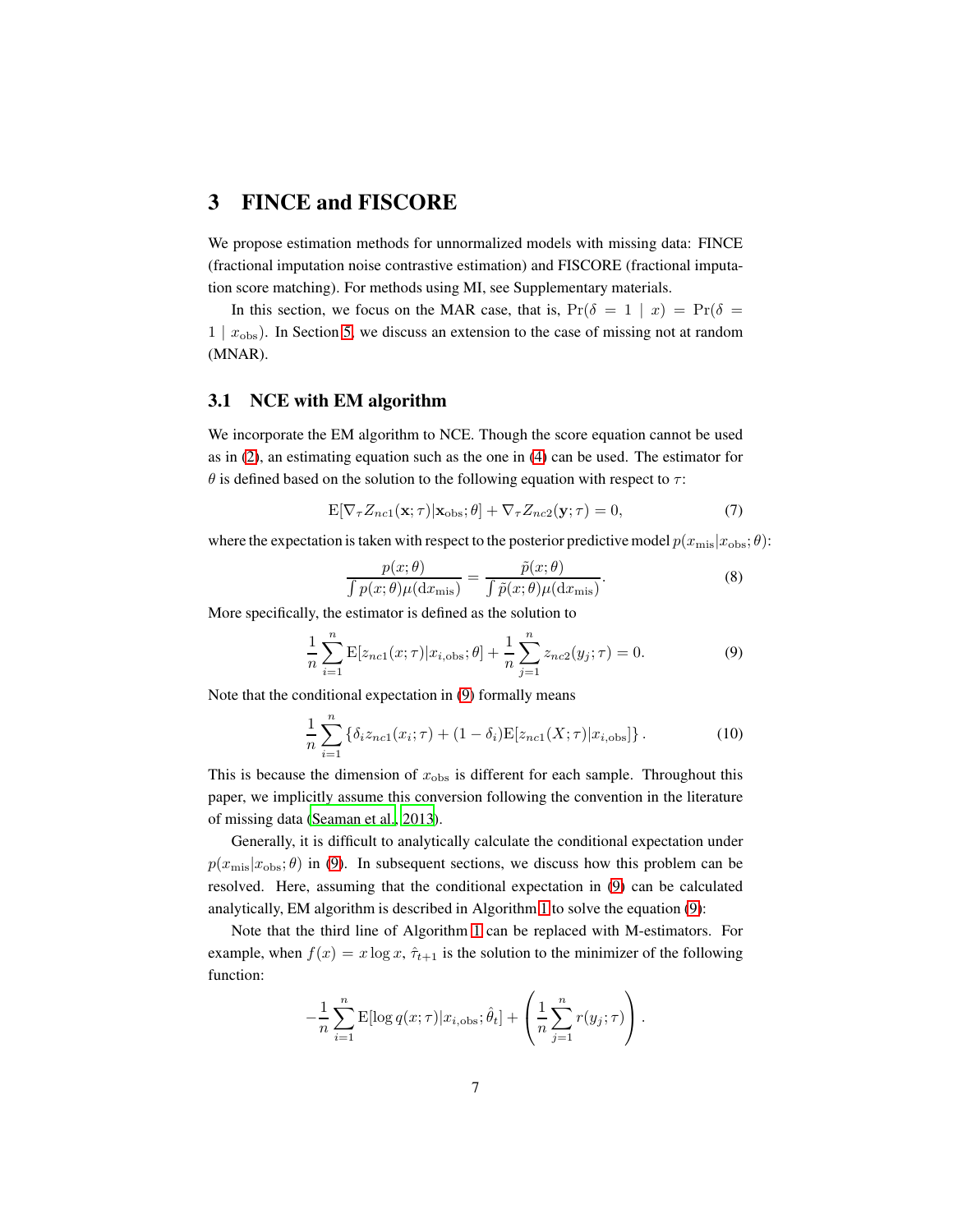1 Take a set of *n* samples  $\{y_i\}_{i=1}^n$  from  $a(y)$  and initialize  $\hat{\tau}_0$ 

2 repeat

3 Solve the following equation and update the solution as  $\hat{\tau}_{t+1}$ :

$$
\mathbf{E}[Z_{nc1}(\mathbf{x};\tau)|\mathbf{x}_{\text{obs}};\hat{\theta}_t] + Z_{nc2}(\mathbf{y};\tau) = 0.
$$

<sup>4</sup> until τˆ<sup>t</sup> *converges*;

Moreover, when  $f(x) = x \log x - (1 + x) \log(1 + x)$ ,  $\hat{\tau}_{t+1}$  is the solution to the minimizer of the following function:

$$
-\frac{1}{n}\sum_{i=1}^{n} \mathbf{E}\left[\frac{r(x)}{r(x)+1}|x_{i,\text{obs}};\hat{\theta}_t\right] - \frac{1}{n}\sum_{j=1}^{n} \frac{1}{r(y_j)+1}.\tag{11}
$$

The form [\(11\)](#page-7-0) clearly explains the difference between Algorithm [1](#page-6-1) and VNCE [\(Rhodes and Gutmann](#page-22-0), [2019\)](#page-22-0). For the details, refer to the Supplementary materials.

<span id="page-7-0"></span>.

#### <span id="page-7-3"></span>3.2 NCE with fractional imputation (FINCE)

The challenge in using the EM algorithm is it is often infeasible to calculate the conditional expectation analytically. Therefore, in the same spirit of FI [\(Kim, 2011\)](#page-21-2), it is natural to incorporate an importance sampling using a random variable with a density  $b(x)$ . The idea is

$$
\int u(x)p(x_{\text{mis}}|x_{\text{obs}};\theta)\mu(\mathrm{d}x_{\text{mis}})
$$
\n
$$
= \int u(x)\frac{\frac{\tilde{p}(x_{\text{mis}},x_{\text{obs}};\theta)}{b(x_{\text{mis}})}b(x_{\text{mis}})\mu(\mathrm{d}x_{\text{mis}})}{\int \frac{\tilde{p}(x_{\text{mis}},x_{\text{obs}};\theta)}{b(x_{\text{mis}})}b(x_{\text{mis}})\mu(\mathrm{d}x_{\text{mis}})}
$$

for any function  $u(x)$ . Using the above technique, we estimate  $E[Z_1(\mathbf{x}; \tau)|\mathbf{x}_{obs}; \theta]$  by the importance sampling in [\(9\)](#page-6-0). The estimator is defined as in Algorithm [2.](#page-7-1) Here,  $\propto$  in the second step indicates a normalization so that the summation over  $k$  is equal to 1.

<span id="page-7-1"></span>Generally, it is difficult to solve [\(12\)](#page-8-0) directly. We can solve it with an EM approach as shown in Algorithm [3.](#page-7-2) In the EM-style algorithm, the weights are fixed at every step.

<span id="page-7-2"></span>Note that Z–estimators in M–step can be replaced with M–estimators. For example, when  $f(x) = x \log x$ , M-step is the minimization of the following function with respect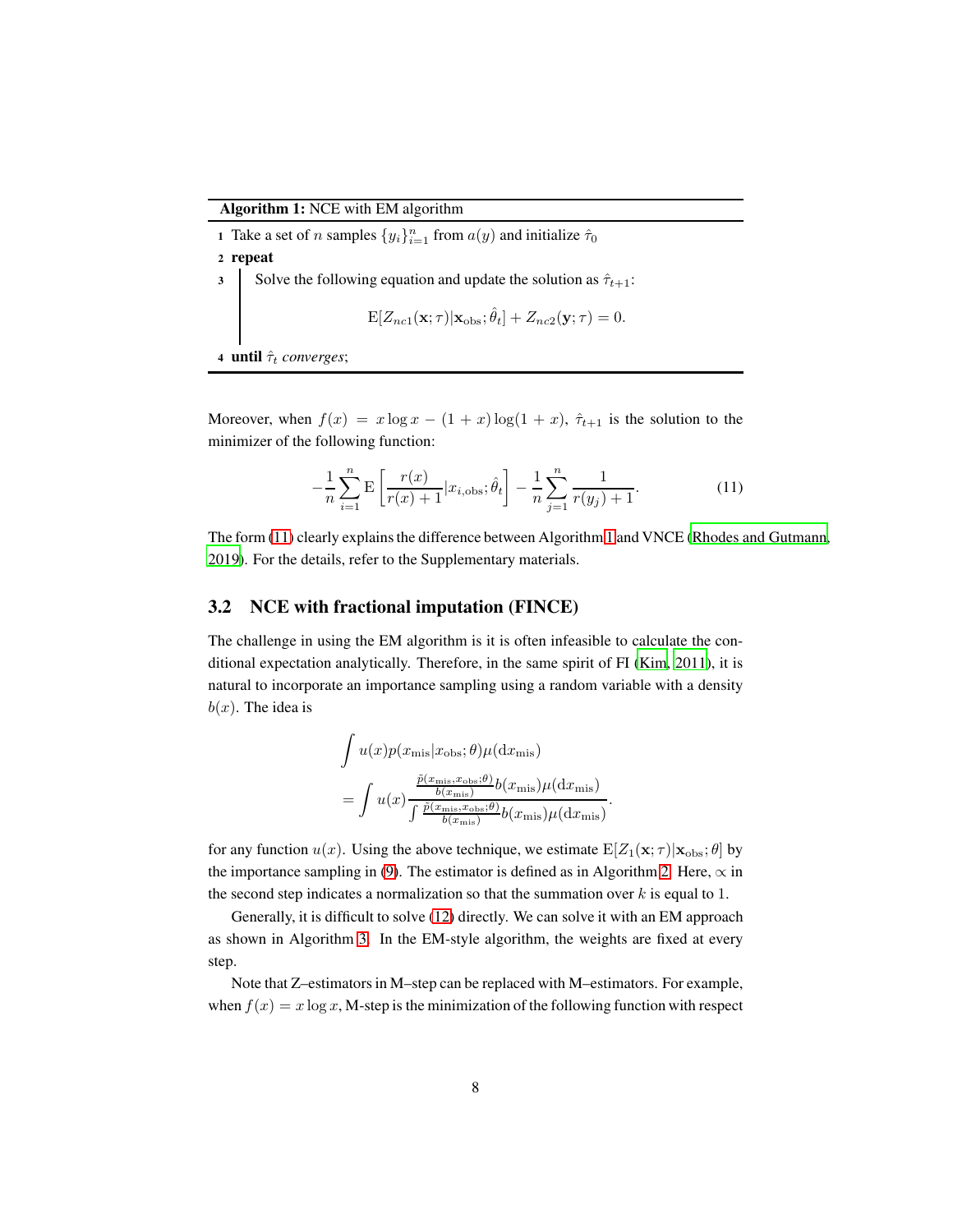#### Algorithm 2: FINCE

- 1 Take a set of m samples  $x_{i,\text{mis}}^{*k} \sim b(x)$  for each i with  $\delta_i = 0$  and take a set of n samples from  $y_j \sim a(y)$  (1 ≤  $k \le m, 1 \le j \le n$ ).
- 2 Calculate the normalized weight:  $w_{ik} \propto q(x_i^{*k}; \tau) / b(x_{\text{mis}}^{*k})$ , where
	- $x_i^{*k} = (x_{i,obs}, x_{\text{mis}}^{*k})$ . This means

$$
w_{ik}(x; \tau) = \frac{q(x_i^{*k}; \tau)/b(x_{\text{mis}}^{*k})}{\sum_{k=1}^m q(x_i^{*k}; \tau)/b(x_{\text{mis}}^{*k})}
$$

3 Solve the following equation with respect to  $\tau$ :

$$
0 = \left(\frac{1}{n}\sum_{i=1}^{n}\sum_{k=1}^{m} z_{nc1}(x_i^{*k}; \tau)w_{ik}(x; \tau)\right) + Z_{nc2}(\mathbf{y}; \tau)
$$
(12)

<span id="page-8-0"></span>.

#### Algorithm 3: FINCE with EM algorithm

- <sup>1</sup> Take the same first step as before in Algorithm [2](#page-7-1)
- <sup>2</sup> repeat
- 3 W-Step:  $w_{ik} \propto q(x_i^{*k}; \hat{\tau}_t)/b(x_{\text{mis}}^{*k})$
- 4 M-step Update the solution to the following function with respect to  $\tau$  as  $\hat{\tau}_{t+1}$ :

$$
\frac{1}{n}\sum_{i=1}^{n}\sum_{k=1}^{m} z_{nc1}(x_i^{*k}; \tau) w_{ik} + Z_{nc2}(\mathbf{y}; \tau) = 0.
$$

<sup>5</sup> until τˆ<sup>t</sup> *converges*;

to  $\tau$ :

$$
-\frac{1}{n}\sum_{i=1}^{n}\sum_{k=1}^{m}w_{ik}\log q(x_i^{*k};\tau) + \left(\frac{1}{n}\sum_{j=1}^{n}r(y_j;\tau)\right).
$$
 (13)

The choice of the noise and the auxiliary distribution is important. The noise distribution  $a(x)$  should be generally close to  $p(x_{\text{mis}}, x_{\text{obs}}; \theta_0)$ , the auxiliary distribution  $b(x)$  should be closer to  $p(x_{\text{mis}}; \theta_0)$  in terms of statistical efficiency. When there are complete data for some set of samples as in Section [6,](#page-15-0) moment matching can be used to determine  $a(x)$  and  $b(x)$ .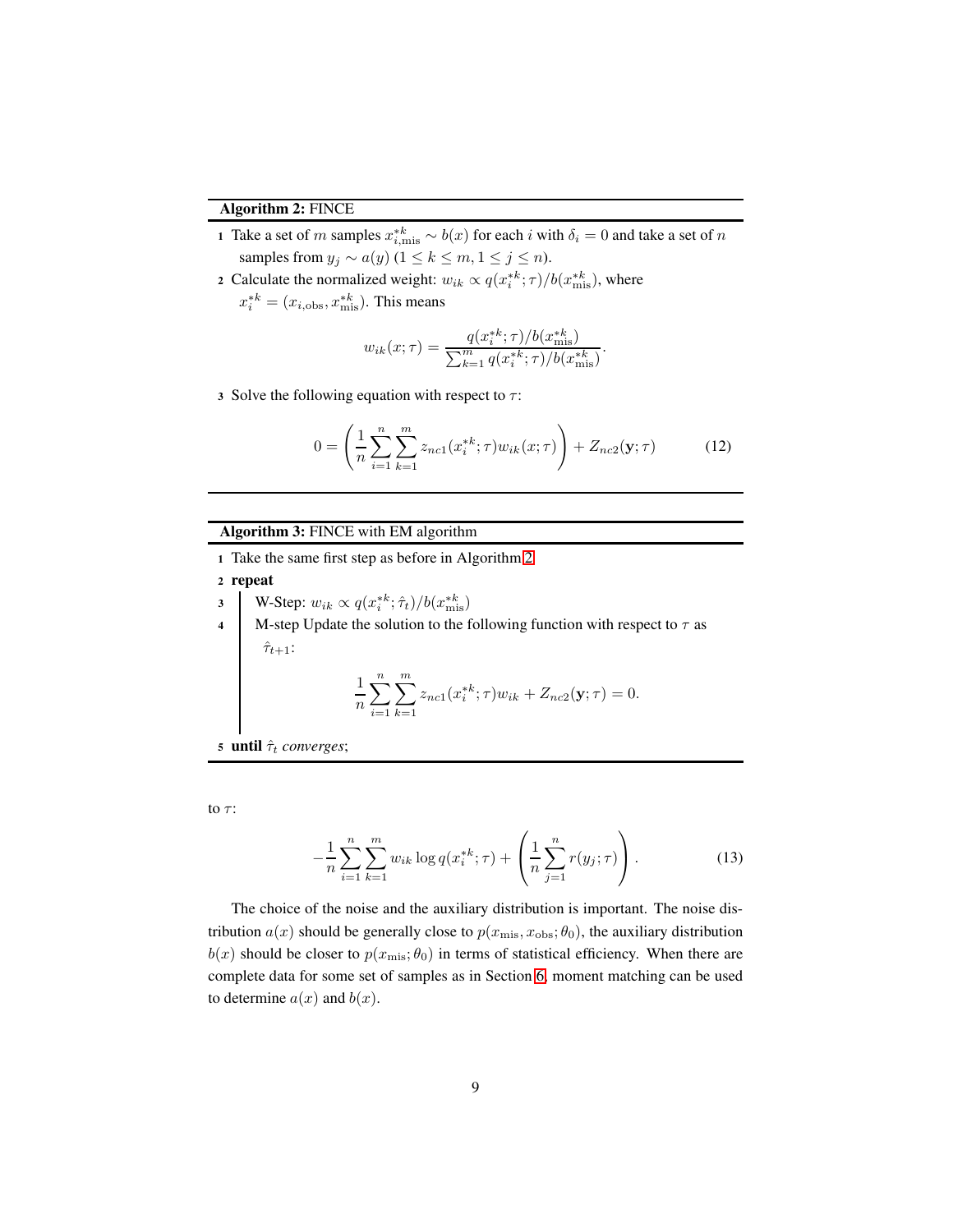#### 3.3 Score matching with fractional imputation (FISCORE)

Score matching is defined in the form of M-estimators. Thus, the idea in Section [3.2](#page-7-3) can similarly be incorporated when there are missing data. The estimator is defined as the solution to the following equation with respect to  $\theta$ :

<span id="page-9-1"></span>
$$
E[Z_{sc}(\mathbf{x};\theta)|\mathbf{x}_{obs};\theta] = 0, Z_{sc}(\mathbf{x};\theta) = \nabla_{\theta}M_{sc}(\mathbf{x};\theta).
$$
 (14)

However, the calculation of the conditional expectation can be challenging. By introducing the auxiliary density  $b(x)$ , the above equation can be solved by an EM approach as shown in Algorithm [4.](#page-9-0)

<span id="page-9-0"></span>

| <b>Algorithm 4: FISCORE</b> with EM algorithm |                                                                                                                                                                      |  |  |
|-----------------------------------------------|----------------------------------------------------------------------------------------------------------------------------------------------------------------------|--|--|
|                                               | 1 Take a set of m samples $x_{i,\text{mis}}^{*k} \sim b(x)$ for each i with $\delta_i = 0$                                                                           |  |  |
| 2 repeat                                      |                                                                                                                                                                      |  |  |
|                                               | 3 W-Step: $w_{ik} \propto \tilde{p}(x_i^{*k}; \hat{\theta}_t)/b(x_{\text{mis}}^{*k})$ .<br>4 M-step: Update the solution to the minimizer of the following term with |  |  |
|                                               |                                                                                                                                                                      |  |  |
|                                               | respect to $\theta$ as $\hat{\theta}_{t+1}$ :                                                                                                                        |  |  |
|                                               | $\frac{1}{n} \sum_{i=1}^{n} \sum_{k=1}^{m} w_{ik} m_{sc}(x_i^{*k}; \theta).$                                                                                         |  |  |
| 5 <b>until</b> $\hat{\tau}_t$ converges;      |                                                                                                                                                                      |  |  |

# 4 Asymptotics and confidence intervals

We derive the asymptotic distributions of FINCE and FISCORE by extending results of [Wang and Robins](#page-23-5) [\(1998\)](#page-23-5) and [Kim \(2011](#page-21-2)). Based on the asymptotic distributions, we also construct confidence intervals, which enable hypothesis testing. This is an advantage of the proposed methods compared with variational NCE [\(Rhodes and Gutmann,](#page-22-0) [2019\)](#page-22-0).

#### 4.1 FISCORE

First, we consider the case of FISCORE. Given an initial  $\sqrt{n}$ -consistent estimator  $\hat{\theta}_p$ for  $\theta$ , we obtain the imputed equation:

$$
Z_{sc,m}(\theta|\hat{\theta}_p) = \frac{1}{n} \sum_{i=1}^{n} \sum_{k=1}^{m} z_{sc}(\theta; x_i^{*k}) w(x_i^{*k}; \hat{\theta}_p),
$$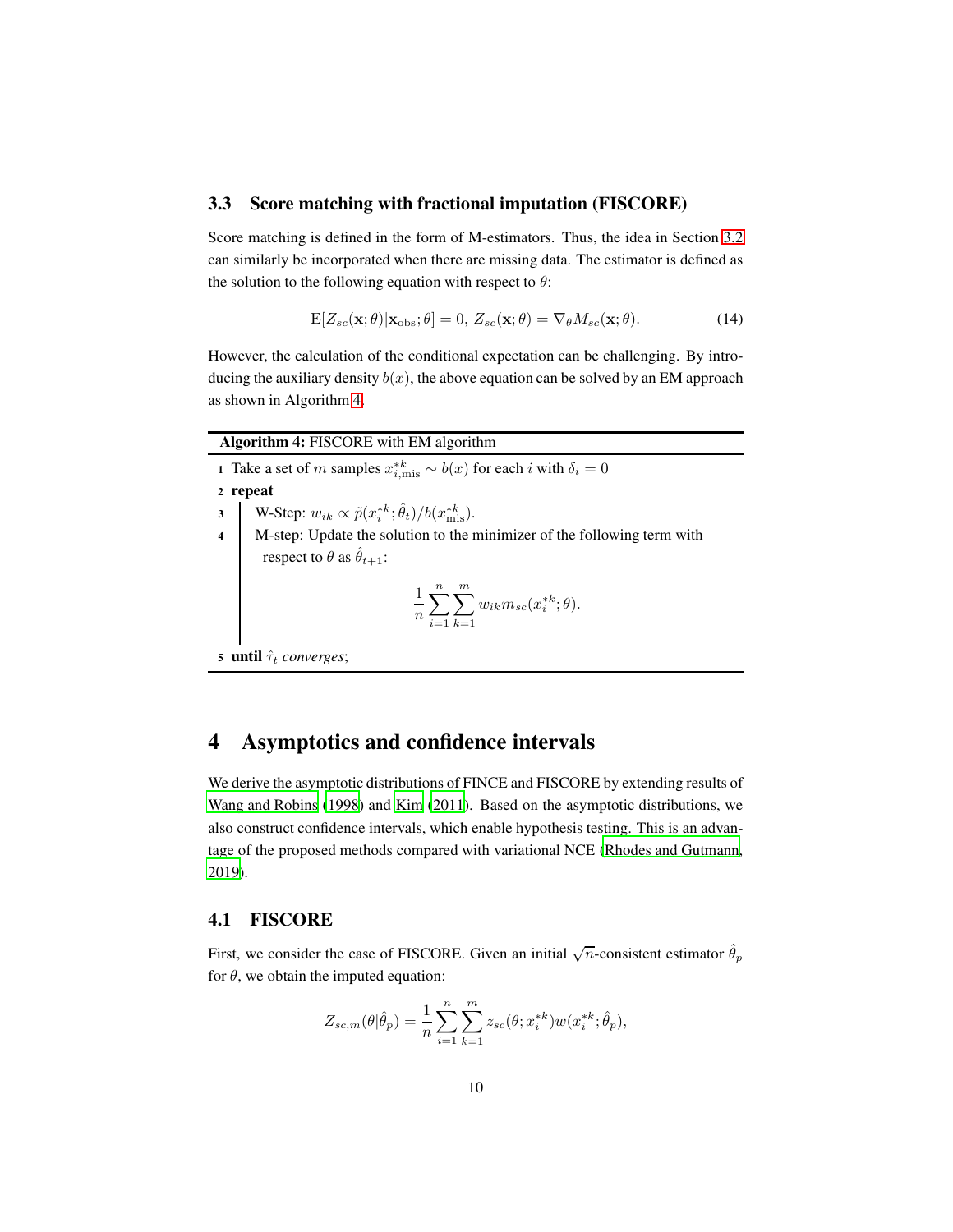where  $x_i^{*k} = (x_{i,obs}, x_{i,mis}^{*k}), x_{i,mis}^{*k} \sim b(x),$ 

$$
w(x_i^{*k};\theta) = \frac{\tilde{p}(x_i^{*k};\theta)/b(x_{i,\text{mis}}^{*k})}{\sum_{k=1}^m \tilde{p}(x_i^{*k};\theta)/b(x_{i,\text{mis}}^{*k})}
$$

.

As an initial step, we consider the case  $m \to \infty$  irrespective of the size of n. This result is easily applied to the case when  $m \to \infty$  as  $n \to \infty$ . Refer to Supplementary materials when  $m$  is finite. When  $m$  is infinity, the above imputed equation  $Z_{sc,m}(\theta|\hat{\theta}^p)$  converges to

$$
\bar{Z}_{sc}(\theta|\hat{\theta}_p) = \mathbb{E}[Z_{sc}(\theta)|\mathbf{x}_{obs};\hat{\theta}_p].
$$

We define the solution to  $\bar{Z}_{sc}(\theta|\hat{\theta}_p) = 0$  as  $\hat{\theta}_{sc,\infty}$ . Ideally, when the EM algorithm is solved analytically, the estimator is defined as the solution to  $Z_{sc,obs}(\mathbf{x}_{obs}; \theta) = 0$ , where

<span id="page-10-1"></span>
$$
Z_{sc,obs}(\mathbf{x}_{obs};\theta) = \mathbb{E}[Z_{sc}(\theta)|\mathbf{x}_{obs};\theta].
$$

We define this solution as  $\hat{\theta}_{s,f}$ . Based on the theory of Z-estimators [\(van der Vaart,](#page-23-3) [1998\)](#page-23-3),  $\hat{\theta}_{s,f}$  has the following asymptotic property:

**Theorem 1** *The term*  $\hat{\theta}_{s,f} - \theta_0$  *is equal to* 

$$
-\mathbf{E}[\nabla_{\theta} \tau Z_{sc, \text{obs}}(\theta_0)]^{-1} Z_{sc, \text{obs}}(\theta_0) + o_p(n^{-1/2}).
$$

*The term*  $\hat{\theta}_{s,f} - \theta_0$  *asymptotically converges to the normal distribution with mean* 0 and variance  $\mathcal{I}_{1,sc}^{-1}\mathcal{J}_{1,sc}\mathcal{I}_{1,sc}^{\top-1}$ , where

$$
\mathcal{I}_{1,sc} = \mathbf{E}[\nabla_{\theta} \tau Z_{sc,obs}(\theta_0)], \mathcal{J}_{1,sc} = \text{Var}[Z_{sc,obs}(\theta_0)].
$$

Next, consider the asymptotic variance of  $\hat{\theta}_{sc,\infty}$ , and the corresponding result when  $f(x) = 0.5x^2$ . In the case of  $f(x) = 0.5x^2$ , each term is specified more explicitly because some terms cancel out using integration by parts.

<span id="page-10-0"></span>**Theorem 2** *The term*  $\hat{\theta}_{sc,\infty} - \theta_0$  *is equal to* 

$$
(\hat{\theta}_{sc,f} - \theta_0) + \mathcal{I}_{3,sc}^{-1} \mathcal{I}_{2,sc}(\hat{\theta}_p - \hat{\theta}_{sc,f}) + o_p(n^{-1/2}),
$$

<span id="page-10-2"></span>*where*

$$
\mathcal{I}_{3,sc} = \mathbb{E}[\nabla_{\theta} \tau Z_{sc}(\theta_0)],
$$
  
\n
$$
\mathcal{I}_{2,sc} = -\mathbb{E}[Z_{sc}(\theta_0)\nabla_{\theta} \tau \log p(\mathbf{x}_{mis}|\mathbf{x}_{obs}; \theta_0)]
$$
  
\n
$$
= -\mathbb{E}[\text{Cov}[z_{sc}(\theta_0), \nabla_{\theta} \log \tilde{p}(x; \theta_0)|x_{obs}]].
$$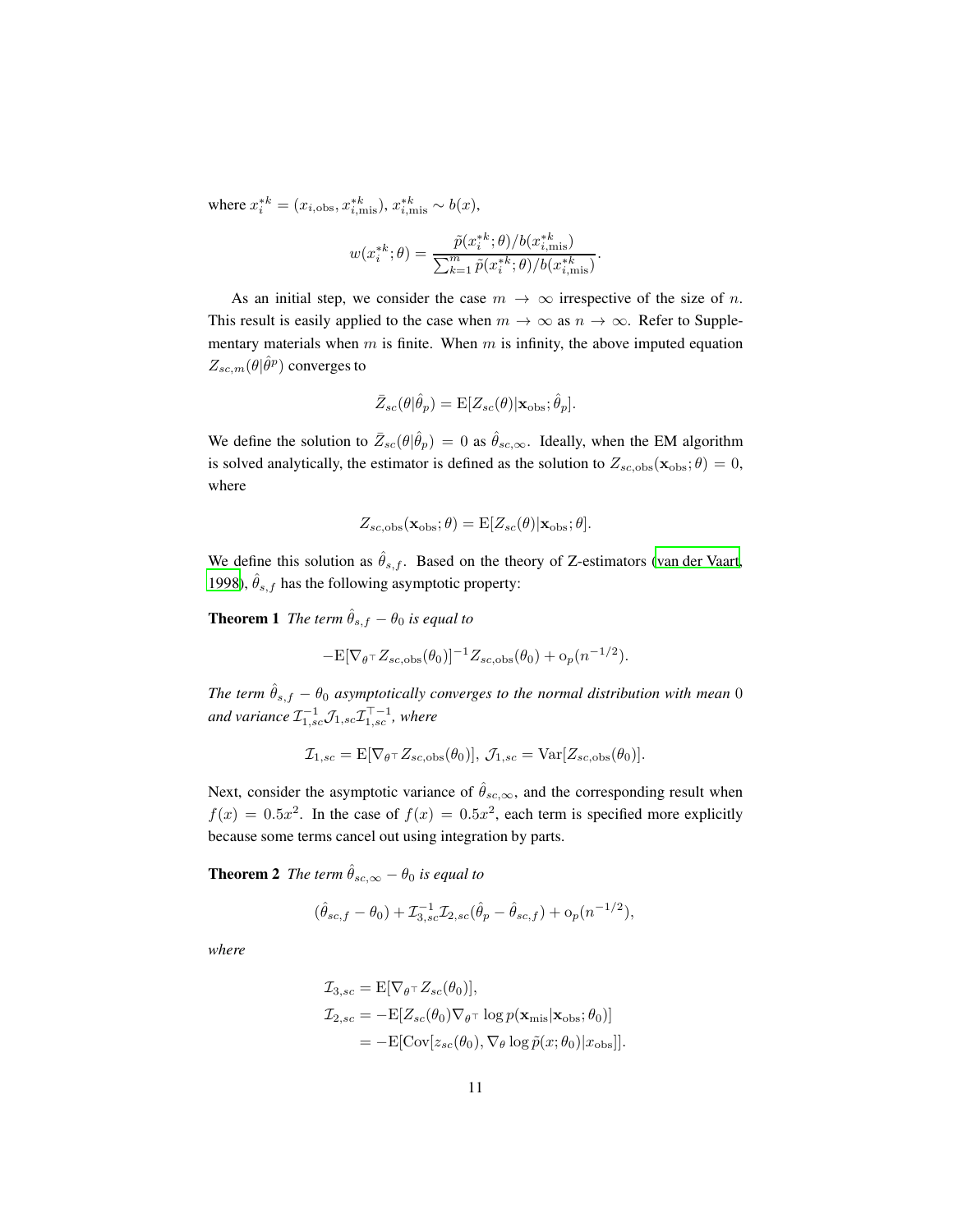**Corollary 4.1** When  $f = 0.5x^2$  and the missing data mechanism is MAR, each term *becomes*

$$
z_{sc}(\theta) = \sum_{s=1}^{d_x} \left\{ c_s(x) \nabla_{\theta}(c_s(x)) + \nabla_{x^s}(\nabla_{\theta}c_s(x)) \right\},
$$
  
\n
$$
\mathcal{I}_{2,sc} = \mathbf{E} \left[ -\text{cov}[z_{sc}(\theta), \log \tilde{p}(x; \theta) | x_{\text{obs}}] \right] | \theta_0,
$$
  
\n
$$
\mathcal{I}_{3,sc} = \mathbf{E} \left[ \sum_{s=1}^{d_x} \left\{ \nabla_{\theta}c_s(x)^{\otimes 2} \right\} \right] | \theta_0,
$$
  
\n
$$
\mathcal{I}_{1,sc} = \mathcal{I}_{3,sc} - \mathcal{I}_{2,sc},
$$
  
\n
$$
\mathcal{I}_{1,sc} = n^{-1} \text{Var}[\mathbf{E}[z_{sc}(\theta_0) | x_{\text{obs}}]].
$$

In the proof of Theorem [2,](#page-10-0) we used the relation:  $\mathcal{I}_{3,sc} = \mathcal{I}_{1,sc} + \mathcal{I}_{2,sc}$ . This relation corresponds to the missing information principle or Louis' formula [\(Kim and Shao,](#page-21-3) [2013;](#page-21-3) [Orchard and Woodbury, 1972](#page-22-5); [Louis, 1982\)](#page-21-5) when the normalized model is used. Specifically, when  $Z_{sc}(\theta)$  is a true score equation:  $S_{sc}(\mathbf{x}; \theta) = \nabla_{\theta} \log \{p(\mathbf{x}; \theta)\}\)$ , the result is reduced to the one in [Wang and Robins](#page-23-5) [\(1998\)](#page-23-5). In this case,  $\mathcal{I}_{3,sc}, \mathcal{I}_{1,sc}$  and  $\mathcal{I}_{2,sc}$  become

$$
\mathcal{I}_{com} = \mathbf{E}[\nabla_{\theta} \tau S_{sc}(\theta_0)], \mathcal{I}_{obs} = \mathbf{E}[\nabla_{\theta} \tau S_{obs}(\theta_0)],
$$
  
\n
$$
\mathcal{I}_{mis} = \mathbf{E}[S_{mis}(\theta_0)^{\otimes 2}],
$$
  
\n
$$
S_{mis}(\theta) = S_{sc}(\theta) - \mathbf{E}[S_{sc}(\theta)|\mathbf{x}_{obs};\theta],
$$
  
\n
$$
S_{obs}(\theta) = \int S_{sc}(\theta)\mu(\mathrm{d}\mathbf{x}_{mis}),
$$

respectively, and the relation  $\mathcal{I}_{com} = \mathcal{I}_{obs} + \mathcal{I}_{mis}$  holds.

The term  $\mathcal{I}_{com}^{-1}\mathcal{I}_{mis}$  is often called the fraction of missing information [\(Kim and](#page-21-3) Shao, [2013\)](#page-21-3). For the current problem,  $\mathcal{I}_{3,\text{sc}}^{-1}\mathcal{I}_{2,\text{sc}}$  can be considered as an analog.

Writing  $\hat{\theta}^{(t)}$  to be the t–th EM update of  $\theta$  that is computed by solving  $\bar{Z}_{sc}(\theta|\hat{\theta}^{(t-1)}) =$ 0, we obtain the following Corollary.

Corollary 4.2 *We have*

$$
\hat{\theta}^{(t)} = \hat{\theta}^{(t-1)} + \{\mathcal{I}_{3,sc}^{-1}\mathcal{I}_{2,sc}\}^{t-1}(\hat{\theta}^{(0)} - \hat{\theta}_{sc,f}).
$$

When the spectral radius of  $\mathcal{I}_{3,sc}^{-1}\mathcal{I}_{2,sc}$  is less than 1,  $\hat{\theta}^{(t)}$  converges to  $\hat{\theta}_{sc,f}$ .

Generally, it is difficult to prove that the spectral radius of  $\mathcal{I}_{3,sc}^{-1}\mathcal{I}_{2,sc}$  is less than 1. However, experimental results in Section [6](#page-15-0) show that this algorithm converges.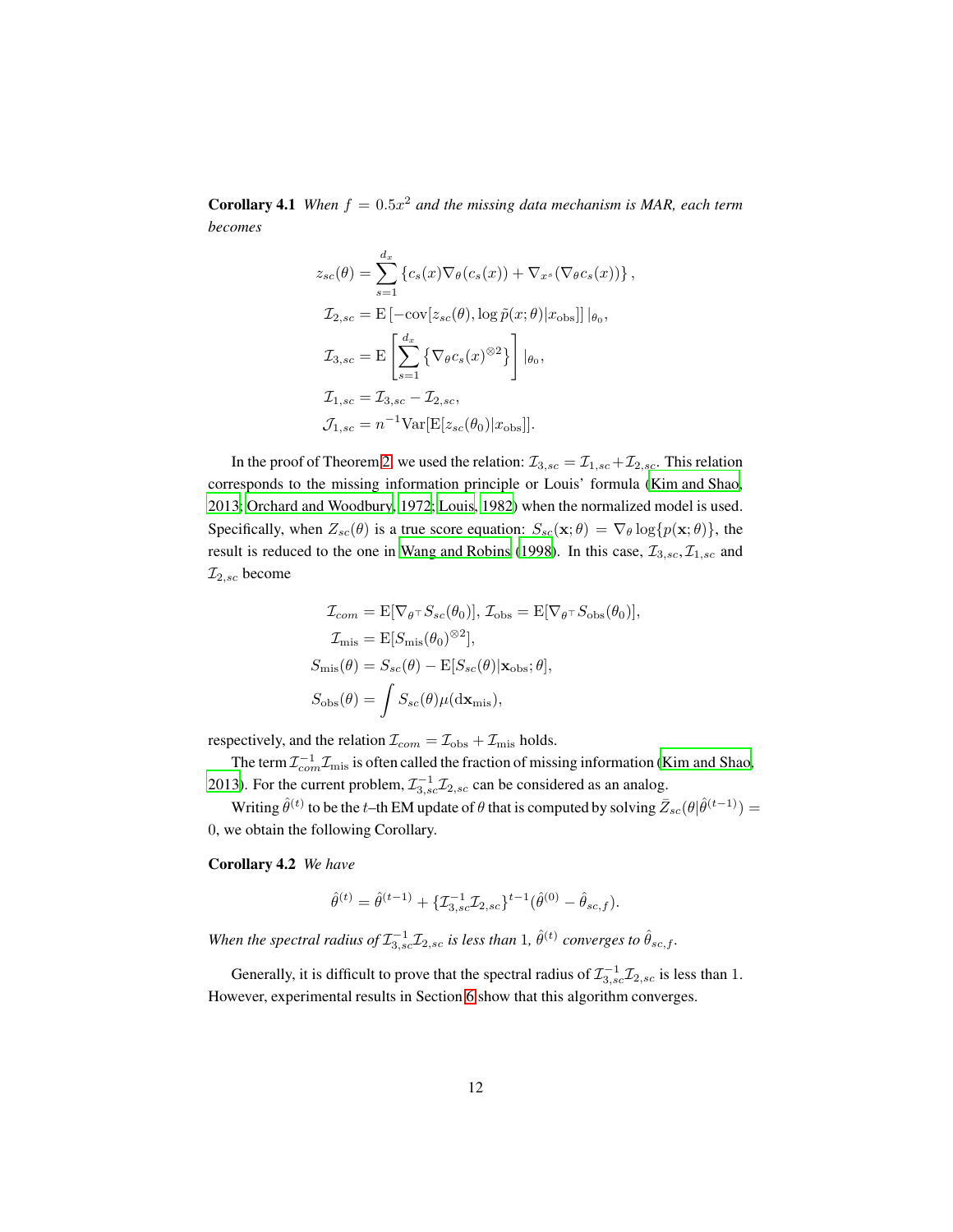#### 4.2 FINCE

Next, we consider the case of FINCE. Given an initial  $\sqrt{n}$ –consistent estimator  $\hat{\tau}_p$ , we can obtain an imputed equation  $Z_{nc,m}(\tau|\hat{\tau}_p)$ :

$$
\left\{\frac{1}{n}\sum_{i=1}^{n}\sum_{k=1}^{m}z_{nc1}(x_{i}^{*k};\tau)w(x_{i}^{*k};\hat{\tau}_{p})\right\}+Z_{nc2}(\mathbf{y};\tau)=0,
$$

where  $w(x; \tau) = q(x; \tau) / b(x)$ .

For the case where m is infinity. Then,  $Z_{nc,m}(\tau|\hat{\tau}_p)$  converges to  $\bar{Z}_{nc}(\tau|\hat{\tau}_p)$ ;

$$
\left\{\frac{1}{n}\sum_{i=1}^{n} \mathbf{E}[z_{nc1}(X;\tau)|x_{i,\text{obs}};\hat{\tau}_p]\right\} + \frac{1}{n}\sum_{j=1}^{n} z_{nc2}(y_j;\tau).
$$

Furthermore, when the EM algorithm can be solved analytically, the estimator is defined as the solution to the following equation with respect to  $\tau$ :

$$
0 = Z_{nc,obs}(\mathbf{x}_{obs}, \mathbf{y}; \tau),
$$
  

$$
Z_{nc,obs}(\tau) = \mathbb{E}[Z_{nc1}(\tau)|\mathbf{x}_{obs}; \tau] + Z_{nc2}(\mathbf{y}; \tau).
$$

Here, we refer this solution to  $\hat{\tau}_{nc,f}$ . Similar to Theorem [1,](#page-10-1) we have the following asymptotic property.

**Theorem 3** *The term*  $\hat{\tau}_{nc,f} - \tau_0$  *converges to the normal distribution with mean* 0 *and*  $\textit{variance}~\mathcal{I}_{1,nc}^{-1}\mathcal{J}_{1,nc}\mathcal{I}_{1,nc}^{\top-1},$ 

$$
\mathcal{I}_{1,nc} = \mathbf{E}[\nabla_{\tau} \tau Z_{nc,obs}(\tau_0)], \mathcal{J}_{1,nc} = \text{Var}[Z_{nc,obs}(\tau_0)].
$$

<span id="page-12-0"></span>Especially, in the case of the original NCE, each term is specified more explicitly as follows because some terms cancel out. Refer to the Supplementary materials for variance estimators based on this result.

**Corollary 4.3** *When the missing data mechanism is MAR and*  $f(x) = x \log x - (1 +$ x)  $\log(1 + x)$ *, all of the terms become as follows, where*  $\nabla_{\tau} \log q(x;\tau) = v(x;\tau)$  *and* 

$$
\mathcal{I}_{1,nc} = \mathbf{E} \left[ \mathbf{E} \left[ \frac{v(x; \tau_0)}{1 + r_0} | x_{\text{obs}} \right] \mathbf{E} \left[ v(x; \tau_0)^\top | x_{\text{obs}} \right] \right],
$$
\n
$$
\mathcal{I}_{3,nc} = \mathbf{E} \left[ \frac{v(x; \tau_0)^{\otimes 2}}{1 + r_0} \right], \quad r_0 = q(x; \tau_0) / a(x),
$$
\n
$$
\mathcal{I}_{1,nc} = n^{-1} (\text{var}_q[\mathbf{E}[z_{nc1}(x; \tau_0) | x_{\text{obs}}]]
$$
\n
$$
+ \text{var}_a[z_{nc2}(y; \tau_0)]),
$$
\n
$$
z_{nc1}(\tau) = -\frac{v(x; \tau_0)}{1 + r_0}, \quad z_{nc2}(\tau) = \frac{rv(x; \tau_0)}{1 + r_0}.
$$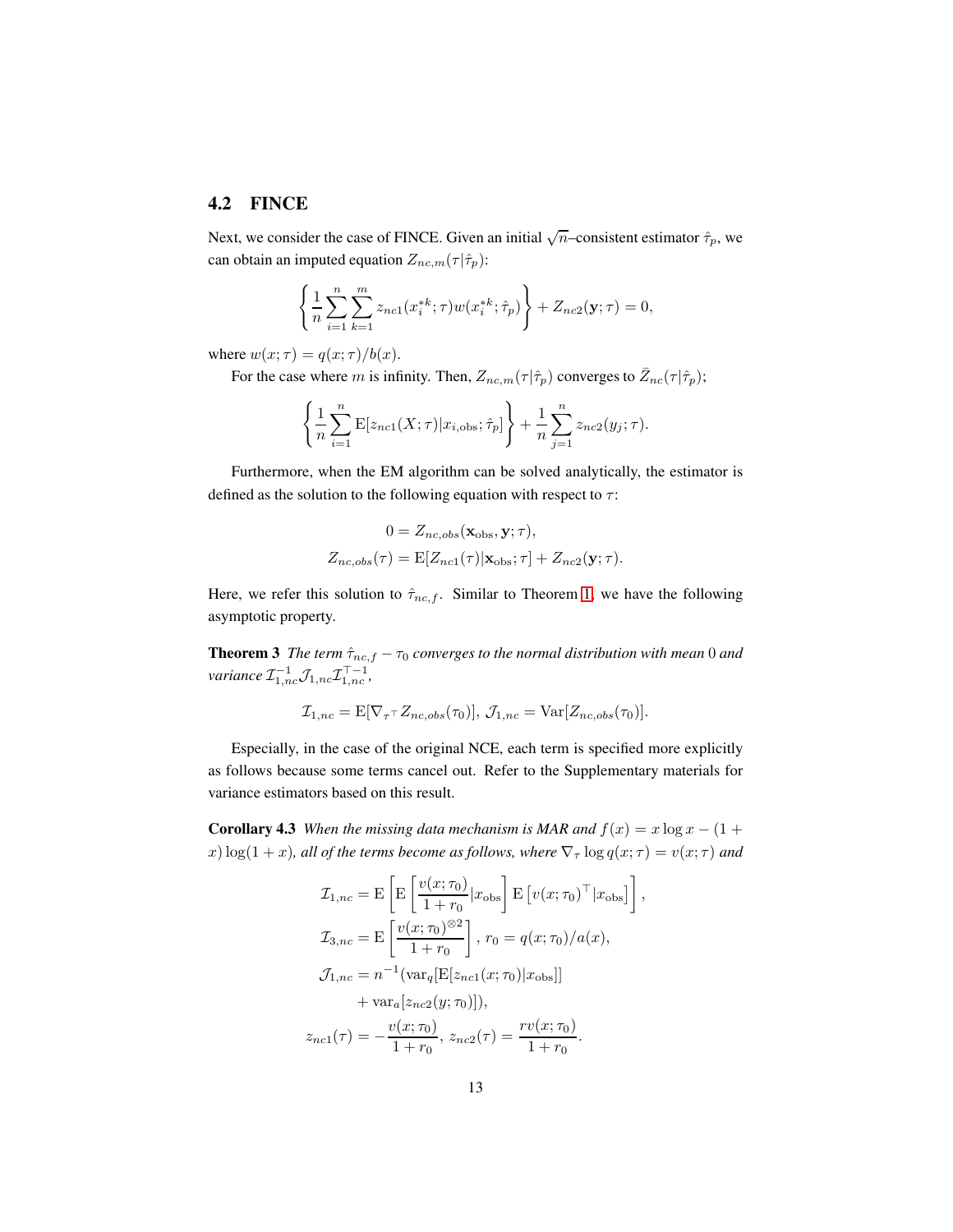<span id="page-13-2"></span>Actually, when  $f(x) = x \log x$ , we can prove that  $\{\mathcal{I}_{3,nc}^{-1}\mathcal{I}_{2,nc}\}^j$  tends to zero as j tends to infinity.

**Corollary 4.4** *When*  $f(x) = x \log x$ ,  $\mathcal{I}_{1,nc}$  *and*  $\mathcal{I}_{3,nc}$  *become as follows:* 

$$
\mathcal{I}_{1,nc} = \mathbf{E} \left[ \mathbf{E} \left[ v(x; \tau_0) | x_{\text{obs}} \right]^{\otimes 2} \right],
$$
  

$$
\mathcal{I}_{3,nc} = \mathbf{E} \left[ v(x; \tau_0)^{\otimes 2} \right].
$$

*Additionally,*  $\{ \mathcal{I}_{3,nc}^{-1} \mathcal{I}_{2,nc} \}$ <sup>*j*</sup> *tends to zero as j tends to infinity.* 

Note when there is no missing data, NCE is more efficient than Monte Carlo MLE [\(Uehara et al., 2018\)](#page-23-4). On the other hand, when there is missing data, this statement does not hold. However, the efficiency of the methods depends on the underlying generating mechanism.

### <span id="page-13-0"></span>5 Some extensions

#### 5.1 Extension to MNAR case

In general, the nonparametric identification condition does not hold in the MNAR case [\(Robins and Ritov, 1997](#page-22-6)). However, assuming the existence of nonresponse instrument and parametric models, the parameter can be identified in some cases [\(Kim and Kim,](#page-21-8) [2012;](#page-21-8) [Wang et al.](#page-23-6), [2014\)](#page-23-6). We hereafter assume the existence of nonresponse instrument so that the parameter can be idenfitied.

To estimate the parameter under MNAR data, FISCORE and FINCE can be still applied. First, we specify a propensity score model  $\pi(\delta|x;\phi)$  for  $\Pr(\delta|x)$ . For the case of FISCORE, we want to solve the equation with respect to  $\eta$ :

<span id="page-13-1"></span>
$$
\mathbf{E}\left[\left(\frac{Z_{sc}(\mathbf{x};\theta)}{\nabla_{\phi}\log\pi(\boldsymbol{\delta}|\mathbf{x};\phi)}\right)|\mathbf{x}_{\text{obs}},\boldsymbol{\delta};\eta\right]=0,
$$
\n(15)

where the expectation is taken under  $t(\mathbf{x}_{mis}|\mathbf{x}_{obs}, \boldsymbol{\delta}; \eta) \propto p(\mathbf{x}; \theta) \pi(\boldsymbol{\delta}|\mathbf{x}; \phi)$ , and  $\eta =$  $(\theta, \phi)$ . Importantly, we can take care of the selection mechanism unlike in the MAR and MCAR cases, because  $p(x_{\text{mis}}|x_{\text{obs}}) = p(x_{\text{mis}}|\delta, x_{\text{obs}})$  does not hold. The difference is evident when we compare [\(15\)](#page-13-1) with [\(14\)](#page-9-1). Owing to MNAR, the first modification is such that the selection mechanism  $\pi(\delta|x)$  appears when calculating the fractional weight:  $w_{ik} \propto \tilde{p}(x_i^{*k}; \hat{\theta}_t) \pi(\delta_i | x_i^{*k}; \hat{\phi}_t) / b(x_{\text{mis}}^{*k})$ . The second modification is the score of the propensity score model which is shown in [\(15\)](#page-13-1).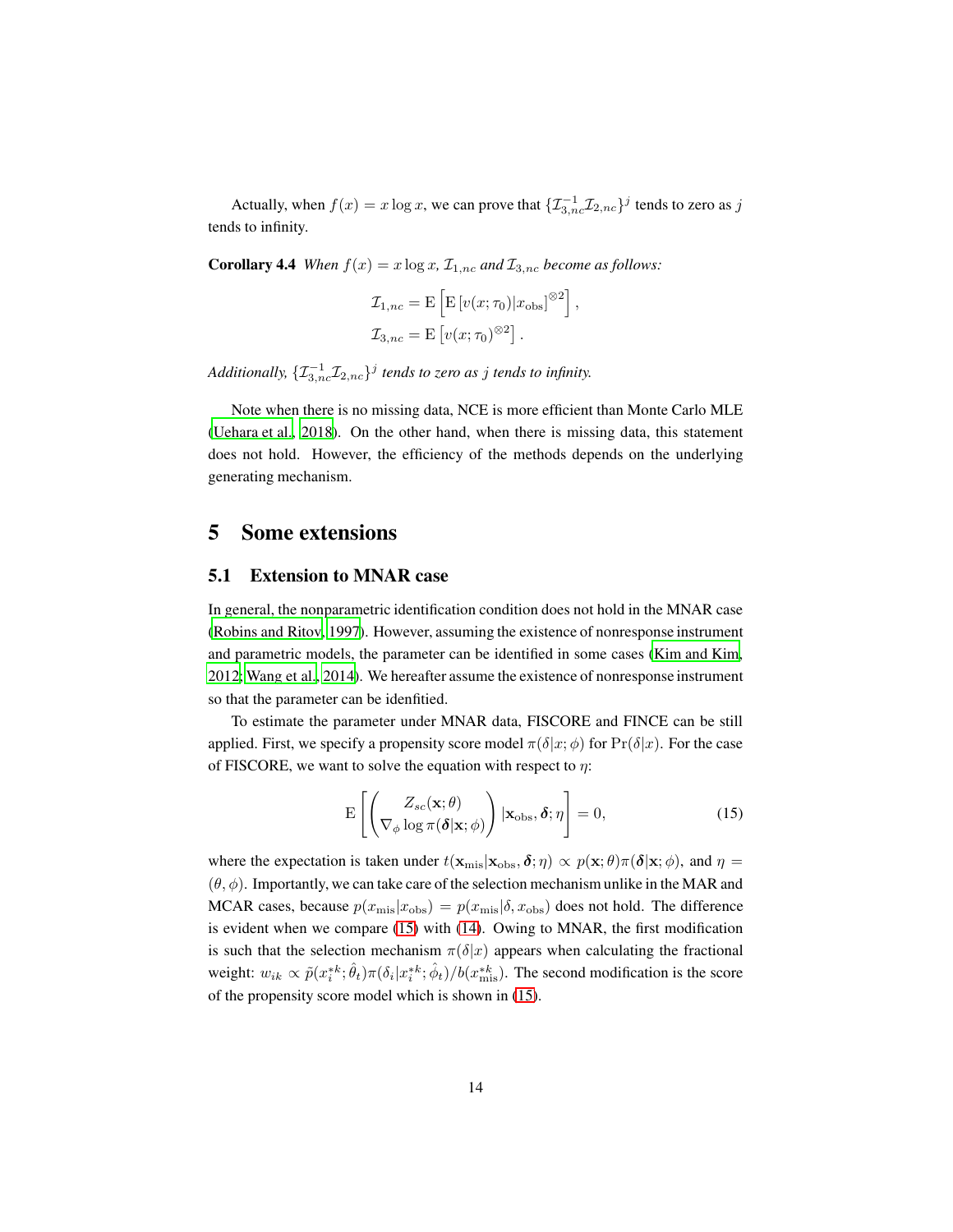In the case of FINCE, let  $\zeta = (\tau^\top, \phi^\top)^\top$  and  $Z_{nc}(\delta, \mathbf{x}, \mathbf{y}; \zeta)$  be defined as an augmented estimating equation:

$$
\begin{pmatrix} Z_{nc}(\boldsymbol{\delta}, \mathbf{x}, \mathbf{y}; \tau) \\ \nabla_{\phi} \log \pi(\boldsymbol{\delta} | \mathbf{x}; \phi) \end{pmatrix}.
$$

The algorithm is modified to solve the following equation with respect to  $\zeta$ :

$$
\mathrm{E}\left[\begin{pmatrix} Z_{nc}(\boldsymbol{\delta}, \mathbf{x}, \mathbf{y}; \tau) \\ \nabla_{\phi} \log \pi(\boldsymbol{\delta} | \mathbf{x}; \phi) \end{pmatrix} | \mathbf{x}_{\text{obs}}, \boldsymbol{\delta}; \zeta\right] = 0.
$$

#### 5.2 Extension to contrastive divergence methods

Although there are several variations of contrastive divergence methods [\(Younes](#page-23-7), [1989;](#page-23-7) [Tieleman, 2008\)](#page-22-7), the basic idea is that  $\theta$  is updated by adding the gradient of loglikelihood  $\log p(\mathbf{x}; \theta)$  with respect to  $\theta$ :

$$
\frac{1}{n} \sum_{i=1}^{n} \nabla_{\theta} \log \tilde{p}(x_i; \theta) - \mathcal{E}_{p(x; \theta)}[\nabla_{\theta} \log \tilde{p}(x; \theta)],
$$

multiplying some learning rate. When some data is not observed, the expected gradient becomes

$$
\frac{1}{n} \sum_{i=1}^{n} \mathbf{E}[\nabla_{\theta} \log \tilde{p}(x_i; \theta) | x_{i, \text{obs}}; \theta] - \mathbf{E}[\nabla_{\theta} \log \tilde{p}(x; \theta)].
$$

The expectation of the first term is taken under  $p(x_{\text{mis}}|x_{\text{obs}};\theta)$ . It is possible to sample from MCMC like [\(8\)](#page-6-2) without involving doubly-intractable distributions [\(Mller et al.,](#page-21-9) [2006\)](#page-21-9). Therefore, the gradient is approximated as

$$
\frac{1}{nm} \sum_{i=1}^{n} \sum_{k=1}^{m} \nabla_{\theta} \log \tilde{p}(x_i^{*k}; \theta) - \frac{1}{n} \sum_{j=1}^{n} \nabla_{\theta} \log \tilde{p}(y_j; \theta),
$$

where  $x_i^{*k} \sim p(x_{\text{mis}}|x_{i,\text{obs}};\theta)$  and  $y_j \sim p(y;\theta)$ . We refer the updating method using the above gradient as MICD.

We can still use a FI approach for the approximation. By introducing an auxiliary distribution with a density  $b(x)$ , the gradient is approximated as

$$
\frac{1}{n}\sum_{i=1}^n\sum_{k=1}^m w_{ik}\nabla_\theta\log\tilde{p}(x_i^{*k};\theta) - \frac{1}{n}\sum_{j=1}^n\nabla_\theta\log\tilde{p}(y_j;\theta).
$$

where  $x_i^{*k} \sim b(x), w_{ik} \propto \tilde{p}(x_i^{*k}; \theta) / b(x_i^{*k}), y_j \sim p(y; \theta)$ . We refer this approach to FICD.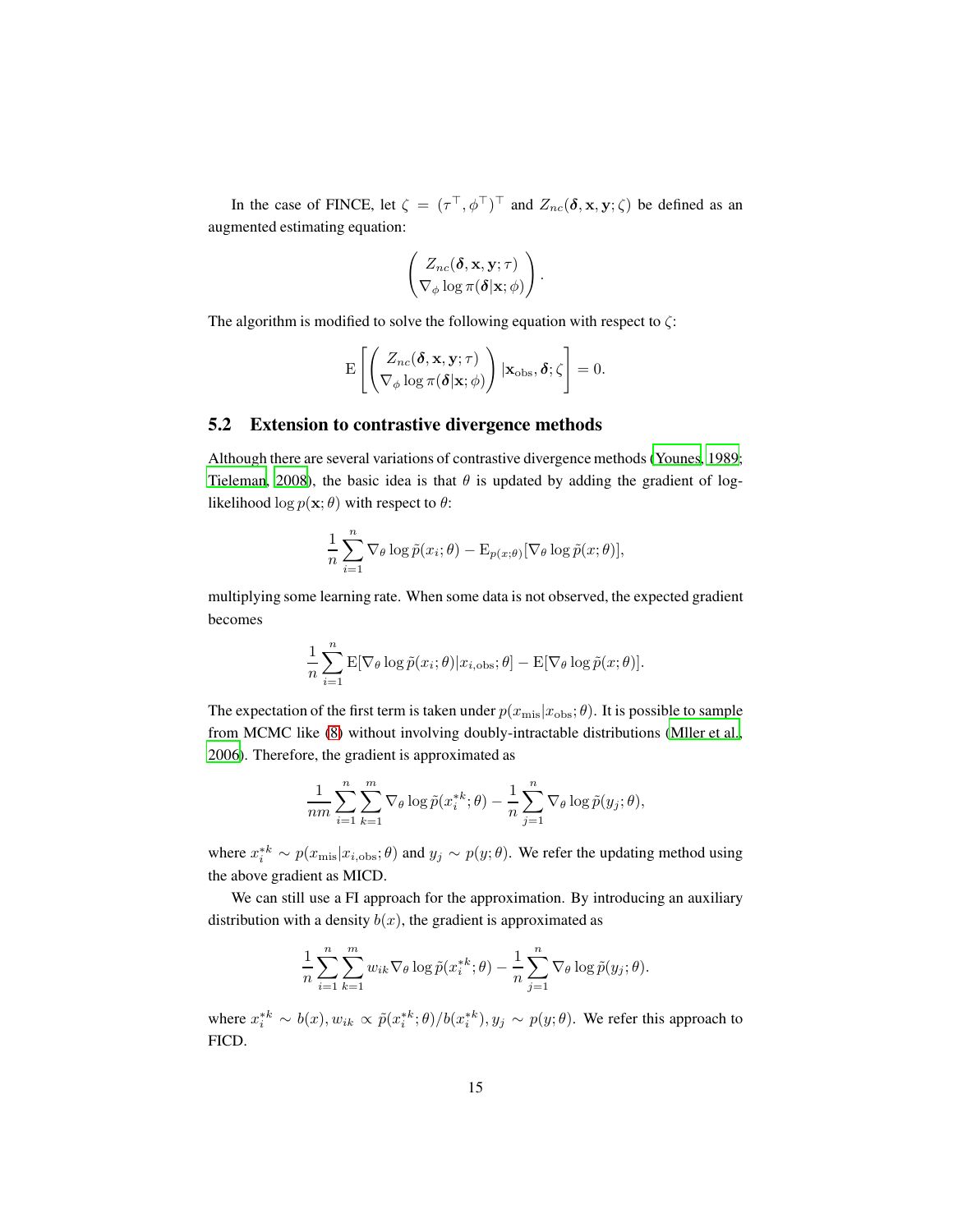Furthermore, by introducing a noise distribution with a density  $a(y)$  to prevent using MCMC totally, the gradient is approximated as

$$
\frac{1}{n}\sum_{i=1}^n\sum_{k=1}^m w_{ik}\nabla_\theta \log \tilde{p}(x_i^{*k};\theta) - \frac{1}{n}\sum_{j=1}^n r_j \nabla_\theta \log \tilde{p}(y_j;\theta),
$$

where  $x_i^{*k} \sim b(x)$ ,  $w_{ik} \propto \tilde{p}(x_i^{*k};\theta)/b(x_i^{*k})$ ,  $y_j \sim a(y)$ , and  $r_j \propto \tilde{p}(y_j;\theta)/a(y_j)$ . In this case, the gradient is essentially equivalent to the objective function of FINCE when  $f(x) = x \log x$  by profiling-out c.

### <span id="page-15-0"></span>6 Simulation results

We present some simulation results to show the performance of FINCE and FISCORE under the following two settings: (1) truncated normal distribution with missing data including MNAR case and (2) truncated Gaussian graphical models with missing data.

#### <span id="page-15-1"></span>6.1 Truncated normal distribution

Consider a truncated normal distribution:  $\phi(x; \Sigma^{-1}) = \exp(-0.5x^{\top} \Sigma^{-1} x) I(x > 0)$ where  $\Sigma$  is a 2 by 2 matrix parameter and  $x = (x_1, x_2)$  is a two-dimensional vector. Assume  $x_1$  is fully observed; however,  $x_2$  is subject to missingness. The random variable  $\delta$  is binary; if  $\delta = 1$ ,  $x_2$  is not missing, and if  $\delta = 0$ ,  $x_2$  is subject to missingness. We performed simulations under two settings using a R-package developed by [Genz et al.](#page-20-12) [\(2018\)](#page-20-12). In both cases, the parameter values under the missing data models are chosen so that the overall missing rates are about 30%.

• MAR :  $Pr(\delta = 1|x) = 1/[1 + exp{-(x_1 - 0.9)/0.3}]$  and

$$
\Sigma = \begin{pmatrix} 2 & 1.3 \\ 1.3 & 2.0 \end{pmatrix}
$$

.

• MNAR :  $Pr(\delta = 1|x) = 1/[1+\exp\{-(x_2-\mu)/\sigma\}]$  where  $\mu = 0.9$  and  $\sigma = 0.2$ , and the same  $\Sigma$  as in the first setting.

We compared the following estimators:

- COMP: This estimator uses an NCE based on complete data only. We used a truncated distribution as an auxiliary distribution and noise distribution.
- FINCE: This estimator uses an FINCE with  $m = 100$ .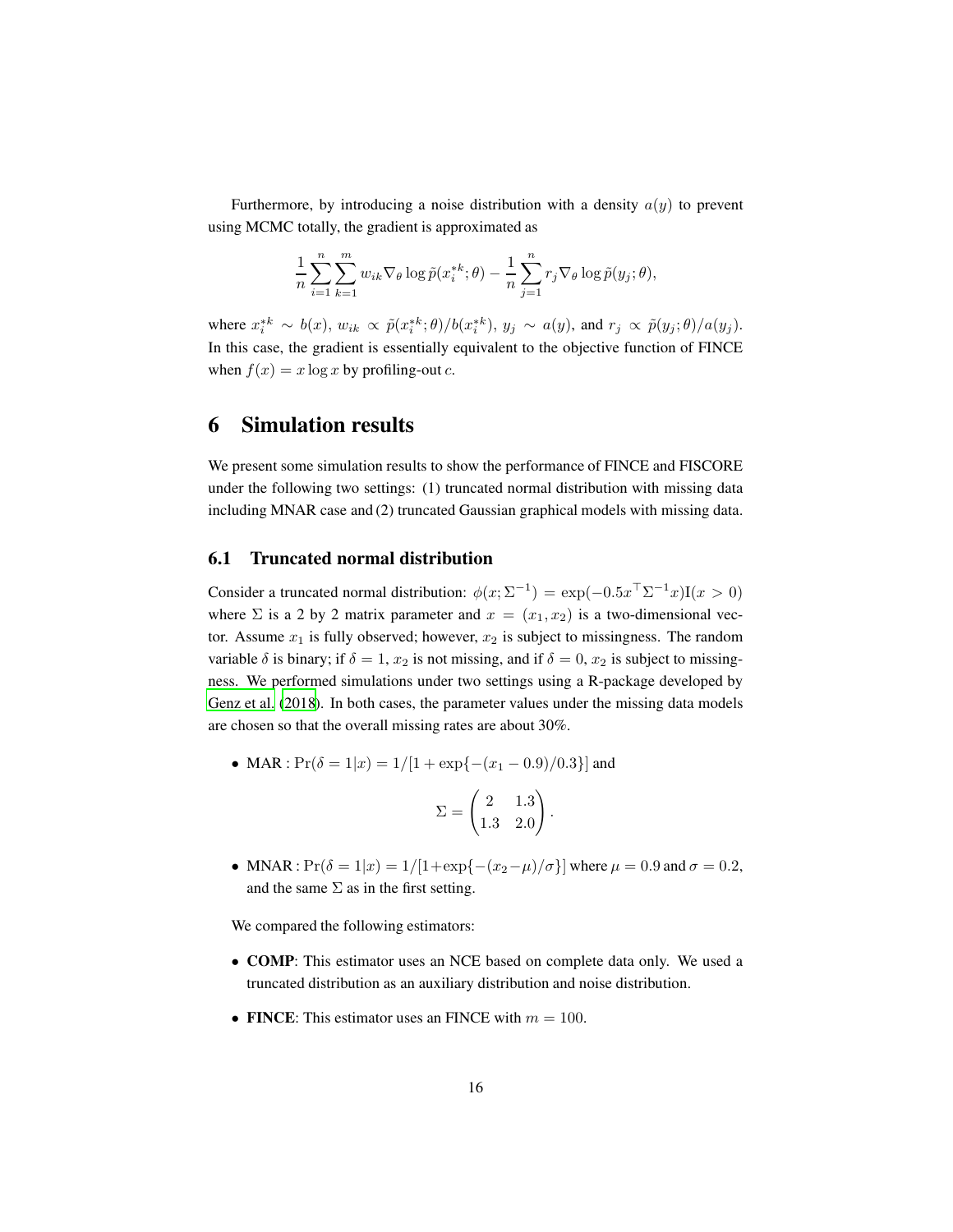| <b>MAR</b> |             |             |              |                |
|------------|-------------|-------------|--------------|----------------|
| n          |             | <b>COMP</b> | <b>FINCE</b> | <b>FISCORE</b> |
| 500        | (bias)      | 0.29        | 0.03         | 0.03           |
|            | (mse)       | 0.040       | 0.024        | 0.021          |
| 1000       | (bias)      | 0.25        | 0.02         | 0.02           |
|            | (mse)       | 0.032       | 0.015        | 0.011          |
|            | <b>NMAR</b> |             |              |                |
| n          |             | Comp        | <b>FINCE</b> | <b>FISCORE</b> |
| 500        | (bias)      | 0.33        | 0.18         | 0.12           |
|            | (mse)       | 0.041       | 0.027        | 0.021          |
| 1000       | (bias)      | 0.24        | 0.14         | 0.14           |
|            | (mse)       | 0.039       | 0.020        | 0.012          |

Table 1: Monte Carlo median square error and bias

• FISCORE: This estimator uses an FISCORE with  $m = 100$ . In this case, we used a score matching for a truncated tensity (Hyvärinen, 2007). See Supplementary materials for details.

We do not compare them with variational NCE because it does not take into account a MNAR case and does not give a confidence interval.

Table [6.1](#page-15-1) shows the results of Monte Carlo median of absolute bias and square errors. The results revealed that COMP leads to the significant bias. This outcome is expected because using only complete cases leads to the bias in the case of MAR, although it it not in the case of MCAR [\(Little and Rubin, 2002](#page-21-1)). On the other hand, it is shown that FINCE and FISCORE are consistent estimators. Though the performance of FISCORE is better than that of FINCE in this experiment, by increasing the number of auxiliary samples, it is expected that the efficiency of FINCE will be improved.

We also constructed a 95%confidence interval based on the variance estimators in Supplementary materials. Table [2](#page-16-0) shows the result of the coverage rate.

<span id="page-16-0"></span>

| Table 2: Coverage rate under Setting 1 |     |               |
|----------------------------------------|-----|---------------|
| n                                      |     | FINCE FISCORE |
| 500                                    | 94% | 89%           |
| $1000 - 94\%$                          |     | 92%           |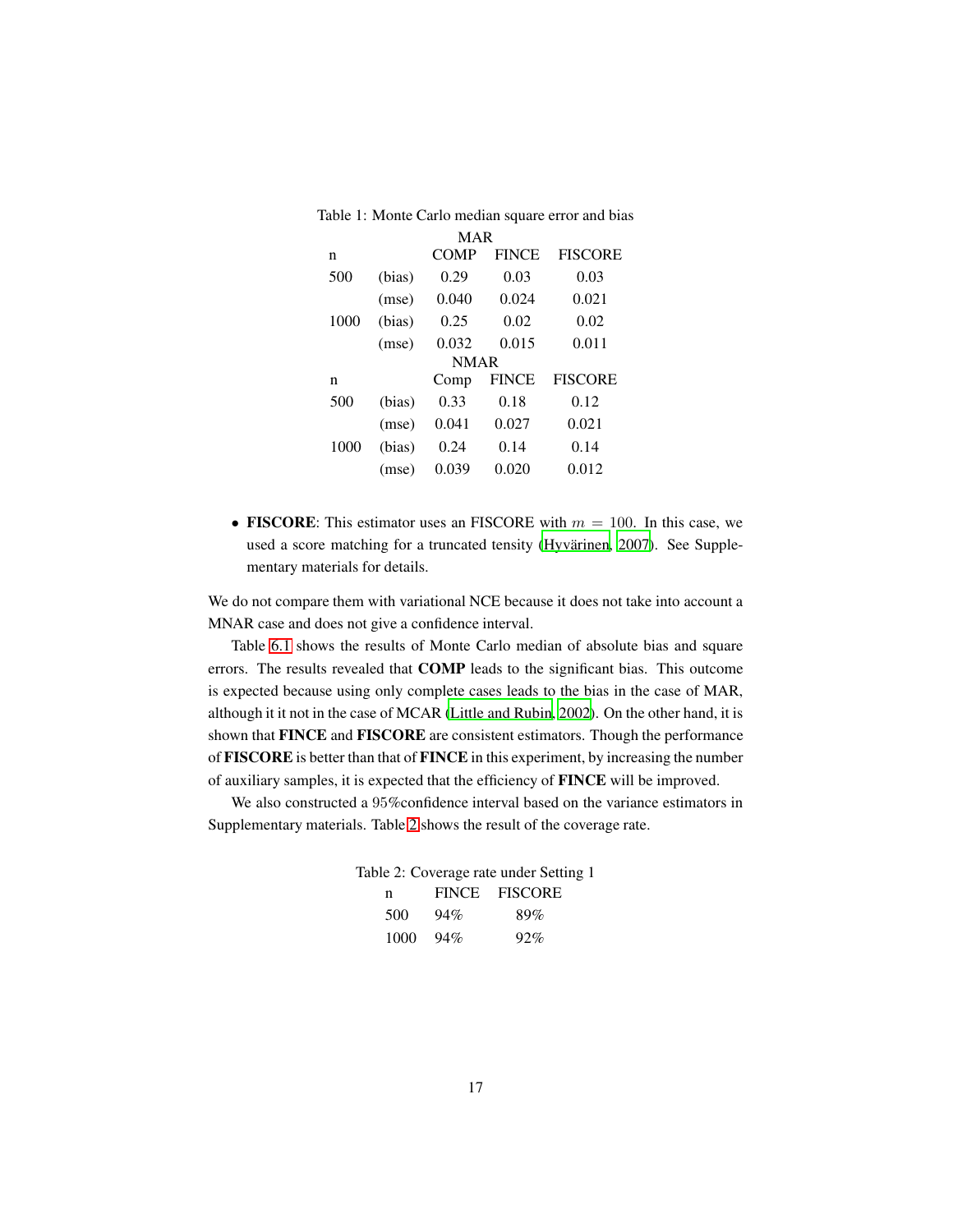#### <span id="page-17-0"></span>6.2 Truncated Gaussian graphical model

Next, we consider the estimation of the truncated Gaussian graphical model (GGM) considered in [Lin et al. \(2016](#page-21-0)) with missing data.

Let  $G = (V, E)$  be an undirected graph where  $V = \{1, \dots, d\}$ . Then, the truncated GGM with graph G is defined as  $p(x | \Sigma) \propto \exp(-0.5x^{\top} \Sigma^{-1} x)$   $(x \in \mathbb{R}^d_+)$ , where  $\Sigma \in \mathbb{R}^{d \times d}$  is a positive definite matrix satisfying  $(\Sigma^{-1})_{ij} = 0$  for  $(i, j) \notin E$ . Similar to the original GGM [\(Lauritzen](#page-21-10), [1996\)](#page-21-10),  $X_i$  and  $X_j$  are conditionally independent on the other variables  $X_k$   $(k \neq i, j)$  if  $(i, j) \notin E$ . Here, we estimate G by using the confidence intervals of the entries of  $\Sigma^{-1}$ .

We generated  $n = 1000$  independent samples  ${x_i}_{i=1}^n$  from a truncated GGM [\(6.2\)](#page-17-0) with  $d = 10$  and the G given in the top panel of Figure [1.](#page-18-0) Namely, there are three clusters  $(x_1, x_2, x_3), (x_4, x_5, x_6)$ , and  $(x_7, x_8, x_9)$  of three variables and one isolated variable  $x_{10}$ . We set all the diagonal entries of  $\Sigma^{-1}$  to 1 and all the nonzero offdiagonal entries of  $\Sigma^{-1}$  to 0.5. We introduced missing values on  $x_3$ ,  $x_6$  and  $x_9$  by using the following MAR mechanism: for  $k = 1, 2, 3$ , random vector  $c_k \in \mathbb{R}^{10}$  was generated by  $(c_k)_3 = (c_k)_6 = (c_k)_9 = 0$  and  $(c_k)_j \sim N(0, 1)$   $(j \neq 3, 6, 9)$  and then  $x_{3k}$  was missed with the probability  $1/(3 + \exp(c_k^{\top} x))$ . The proportion of complete data was about 40%.

Then, we fitted the truncated GGM [\(6.2\)](#page-17-0) to  ${x_i}_{i=1}^n$  by using FINCE and FIS-CORE with 100 imputations. We used  $N(0, 2)$  truncated to the positive orthant as the proposal distribution for missing entries. In FINCE, we generated  $n = 1000$  noise samples  $\{y_i\}_{i=1}^n$  from the product of the coordinate-wise exponential distributions with the same mean as  $\{x_i\}_{i=1}^n$ .

We determined the graph G by collecting all edges  $(i, j)$  such that the 95 % confidence interval of  $(\Sigma^{-1})_{ij}$  did not include zero. Figure [1](#page-18-0) shows the result of one realization.

We calculated the proportions of falsely selected edges (false positive) and falsely unselected edges (false negative) in 100 realizations. The results are given in Table [3.](#page-17-1) It shows that the coverage probabilities of the confidence intervals are approximately equal to 95% in both FINCE and FISCORE.

Table 3: Proportions of false positive and false negative

<span id="page-17-1"></span>

|      |          | FINCE FISCORE |
|------|----------|---------------|
| FP - | $10.5\%$ | $6.4\%$       |
| FN.  | $12.6\%$ | 23.3%         |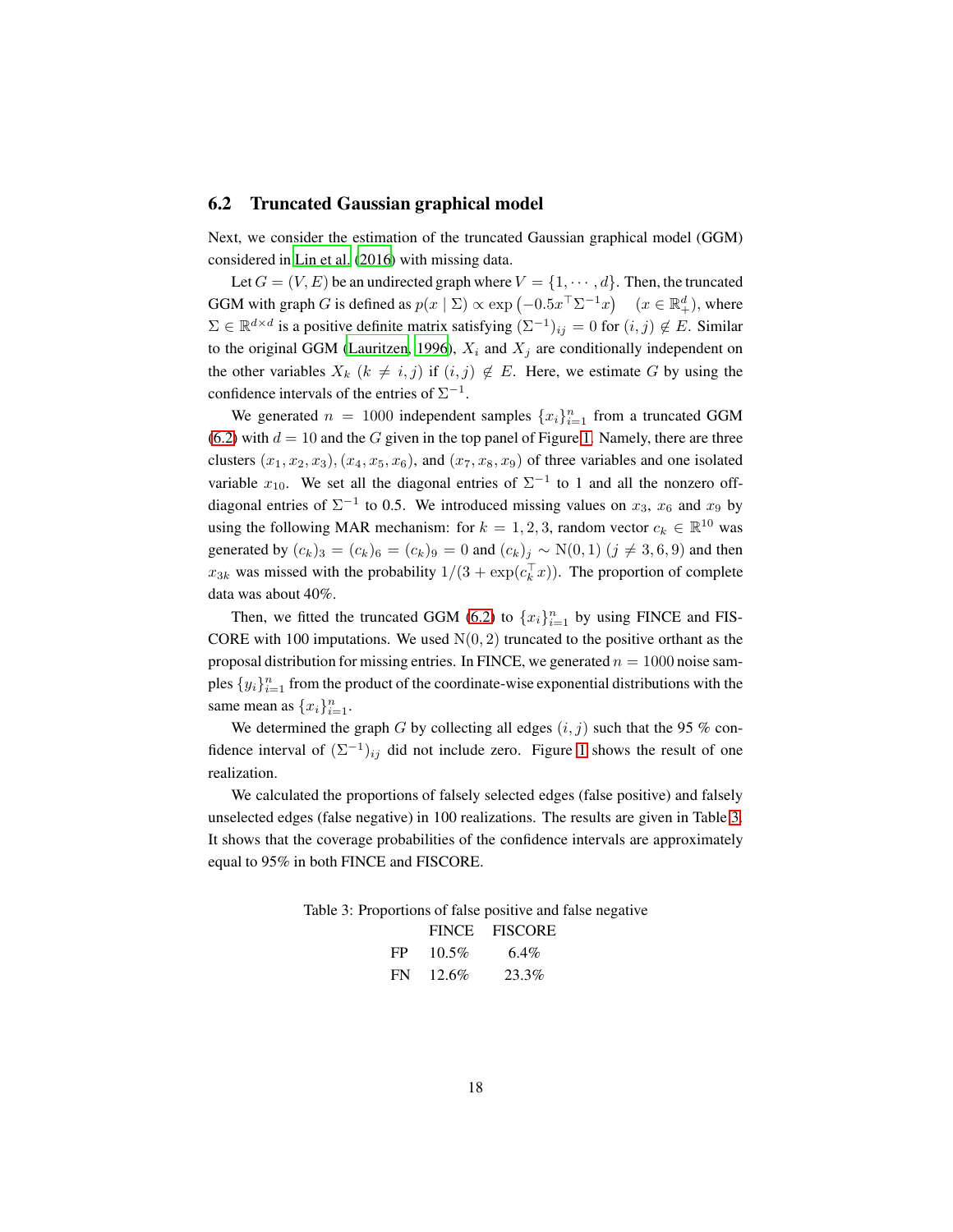

FINCE



FISCORE



<span id="page-18-0"></span>Figure 1: Selected graphs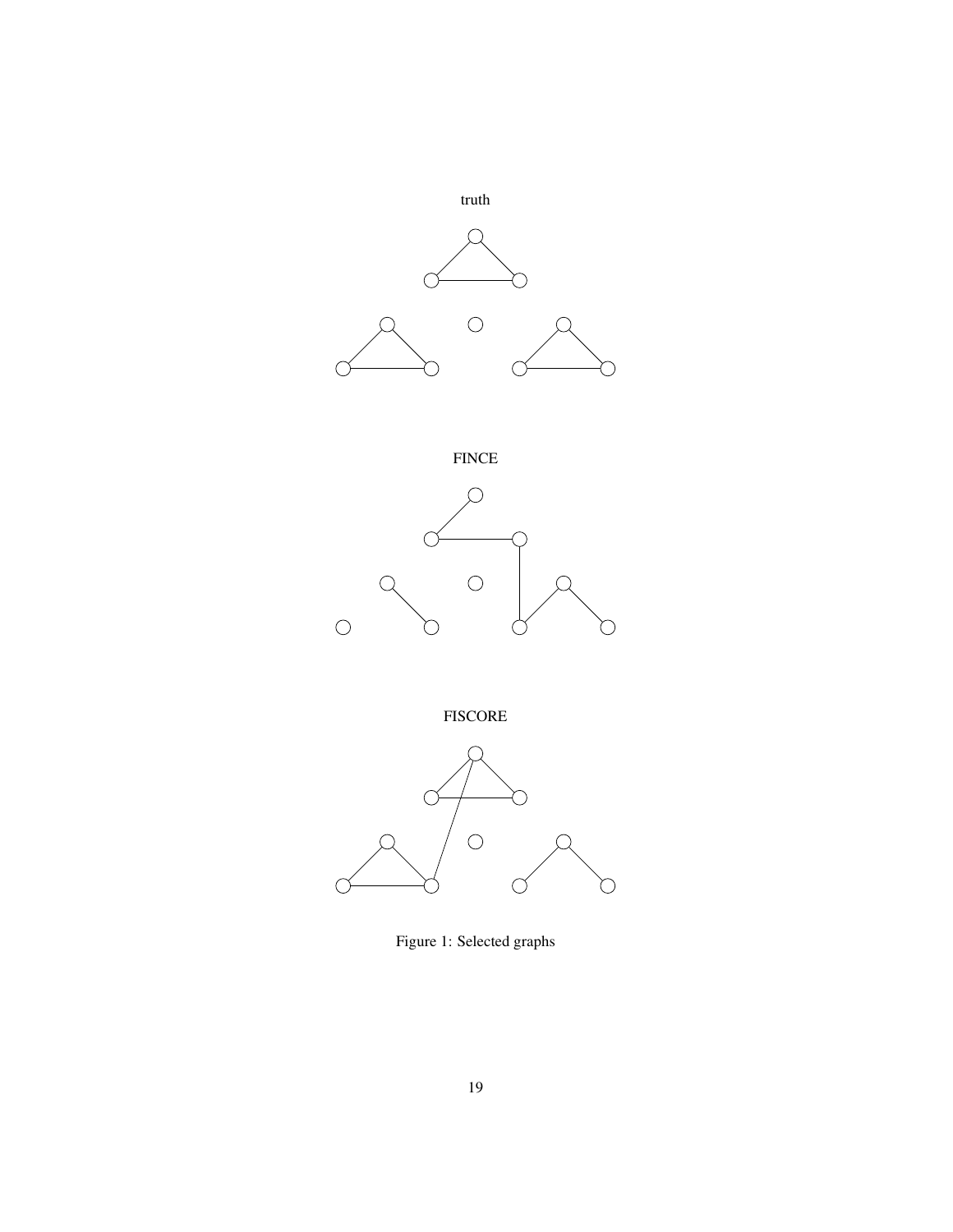# 7 Conclusion

We have proposed estimation methods for unnormalized models with missing data: FINCE and FISCORE. The proposed methods are computationally efficient, valid under generel missing mechanisms, and enable statistical inference using the confidence intervals.

In this study, we focus on NCE and score matching. It is an interesting future work to investigate the theory of FICD (fractional imputation with contrastive divergence) and its application to large scale problems. An extension of the recently developed statistically efficient estimators for unnormalized models [\(Uehara et al., 2019\)](#page-23-8) to missing data setting is another interesting future problem.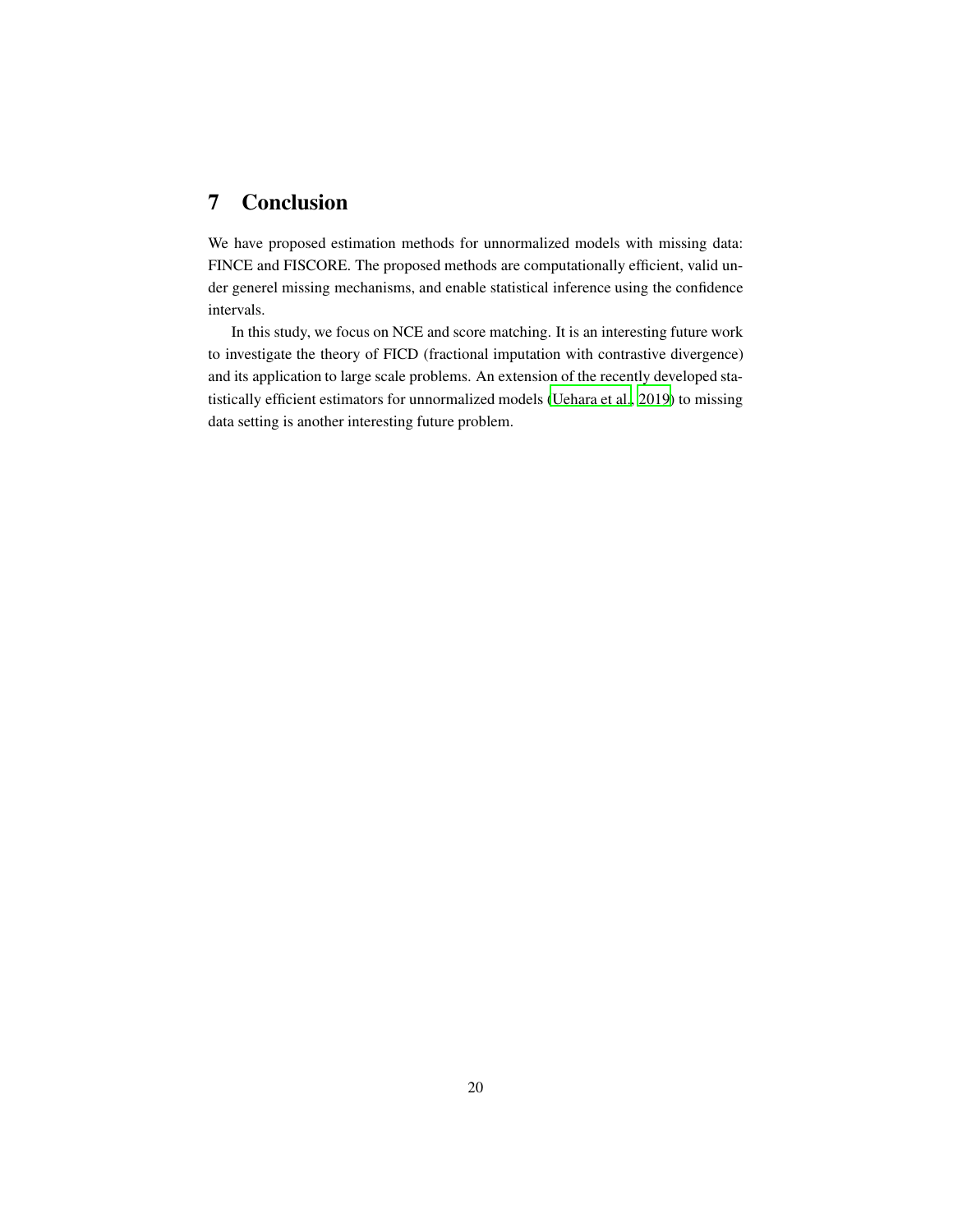## References

- <span id="page-20-0"></span>Besag, J. (1975). Statistical analysis of non-lattice data. *Journal of the Royal Statistical Society. Series D (The Statistician) 24*, 179–195.
- <span id="page-20-5"></span>Blei, D. M., A. Kucukelbir, and J. D. Mcauliffe (2017). Variational inference: A review for statisticians. *Journal of the American Statistical Association 112*, 859–877.
- <span id="page-20-11"></span>Dawid, A. P., S. Lauritzen, and M. Parry (2012). Proper local scoring rules on discrete sample spaces. *The Annals of Statistics 40*, 593–608.
- <span id="page-20-6"></span>Dempster, A. P., N. M. Laird, and D. B. Rubin (1977). Maximum likelihood from incomplete data via the EM algorithm. *Journal of the Royal Statistical Society, Series B 39*, 1–37.
- <span id="page-20-7"></span>Elashoff, M. and L. Ryan (2004). An em algorithm for estimating equations. *Journal of Computational and Graphical Statistics 13*, 48–65.
- <span id="page-20-12"></span>Genz, A., F. Bretz, T. Miwa, X. Mi, F. Leisch, F. Scheipl, and T. Hothorn (2018). *mvtnorm: Multivariate Normal and t Distributions*. R package version 1.0-8.
- <span id="page-20-8"></span>Geyer, C. (1994). On the convergence of monte carlo maximum likelihood calculations. *Journal of the Royal Statistical Society, Series B 56*, 261–274.
- <span id="page-20-9"></span>Gutmann, M. and J. Hirayama (2011). Bregman divergence as general framework to estimate unnormalized statistical models. *In Proccedings of the Conference on Uncertainty in Artificial Intelligence (UAI 2011)*.
- <span id="page-20-3"></span>Gutmann, M. and A. Hyvärinen (2010). Noise contrastive estimation: A new estimation principle for unnormalized statistical models. *In Procceedings of the International Conference on Artificial Intelli-gence and Statistics (AISTATS 2010)*.
- <span id="page-20-1"></span>Hinton, G. E. (2002). Training products of experts by minimizing contrastive divergence. *Neural Computation 14*, 1771–1800.
- <span id="page-20-4"></span>Hyvärinen, A. (2005). Estimation of non-normalized statistical models by score matching. *Journal of Machine Learning Research 6*, 695–709.
- <span id="page-20-10"></span>Hyvärinen, A. (2007). Some extensions of score matching. *Computational Statistics and Data Analysis 51*, 2499–2512.
- <span id="page-20-2"></span>Hyvärinen, A., J. Karhunen, and E. Oja (2001). *Independent component analysis*. New York: J. Wiley.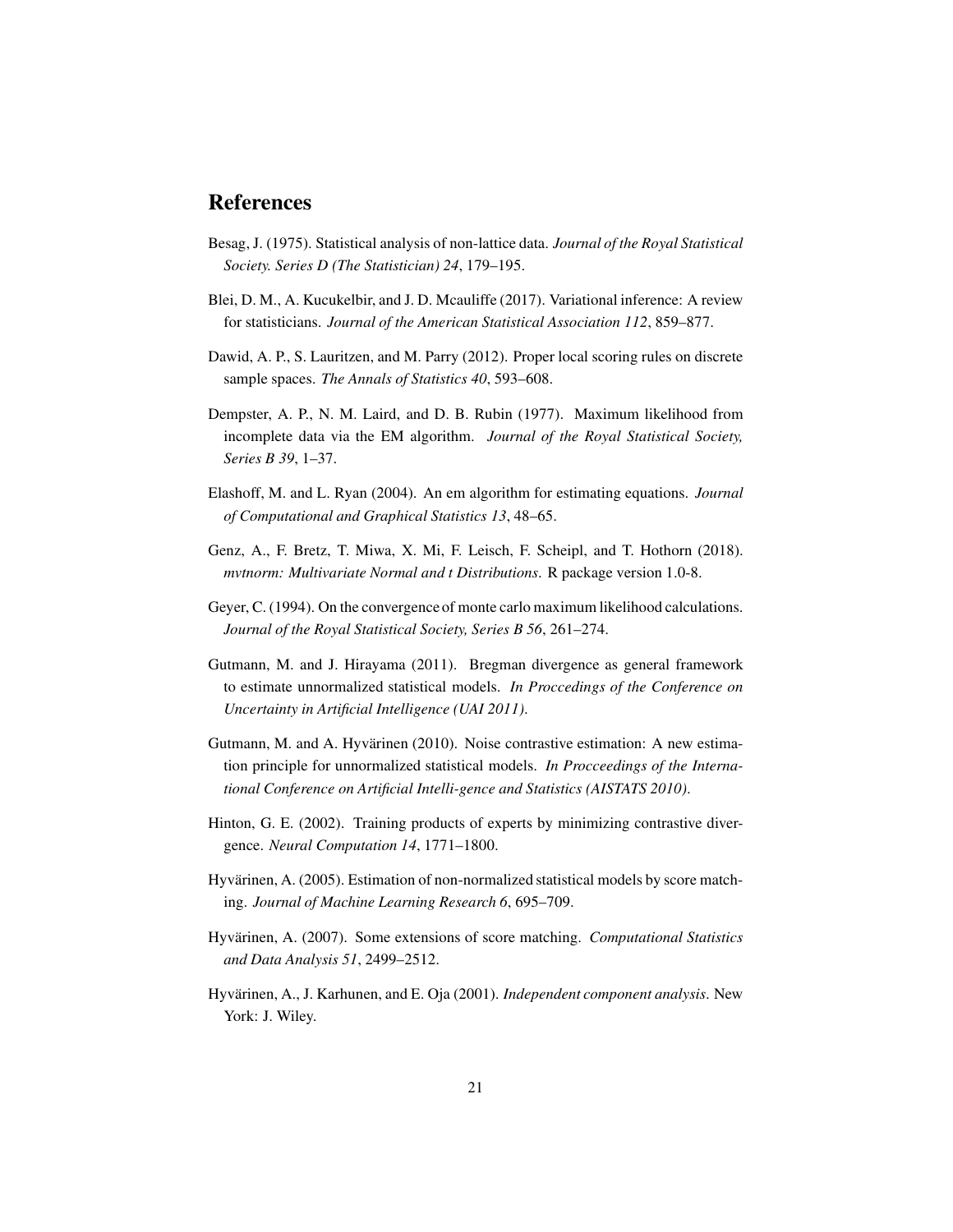- <span id="page-21-2"></span>Kim, J. K. (2011). Parametric fractional imputation for missing data analysis. *Biometrika 98*, 119–132.
- <span id="page-21-3"></span>Kim, J. K. and J. Shao (2013). *Statistical Methods for Handling Incomplete Data*. Chapman & Hall / CRC.
- <span id="page-21-8"></span>Kim, J. Y. and J. K. Kim (2012). Parametric fractional imputation for nonignorable missing data. *Journal of the Korean Statistical Society 41*, 291–303.
- <span id="page-21-10"></span>Lauritzen, S. L. (1996). *Graphical models*. Oxford statistical science series ; 17. Oxford: Clarendon Press.
- <span id="page-21-12"></span>Levine, R. A. and G. Casella (2001). Implementations of the monte carlo em algorithm. *Journal of Computational and Graphical Statistics 10*, 422–439.
- <span id="page-21-0"></span>Lin, L., M. Drton, and A. Shojaie (2016). Estimation of high-dimensional graphical models using regularized score matching. *Electronic journal of statistics 10*, 806– 854.
- <span id="page-21-1"></span>Little, R. J. A. and D. B. Rubin (2002). *Statistical analysis with missing data* (2nd ed. ed.). Hoboken, N.J.: Wiley.
- <span id="page-21-5"></span>Louis, T. A. (1982). Finding the observed information matrix when using the EM algorithm. *Journal of the Royal Statistical Society, Series B 44*, 226–233.
- <span id="page-21-7"></span>Lyu, S. (2009). Interpretation and generalization of score matching. *In Proccedings of the Conference on Uncertainty in Artificial Intelligence (UAI 2009)*.
- <span id="page-21-4"></span>Meng, X. and D. Van Dyk (1997). The em algorithman old folksong sung to a fast new tune. *Journal of the Royal Statistical Society 59*, 511–567.
- <span id="page-21-11"></span>Meng, X. L. (1994). Multiple-imputation inferences with uncongenial sources of input (with discussion). *Statistical Science 9*, 538–573.
- <span id="page-21-9"></span>Mller, J., A. N. Pettitt, R. Reeves, and K. K. Berthelsen (2006). An efficient markov chain monte carlo method for distributions with intractable normalising constants. *Biometrika 93*, 451–458.
- <span id="page-21-13"></span>Murray, I., Z. Ghahramani, and D. MacKay (2006). Mcmc for doubly-intractable distributions. *In Proccedings of the Conference on Uncertainty in Artificial Intellegence (UAI 2006)*.
- <span id="page-21-6"></span>Murray, J. S. (2018). Multiple imputation: A review of practical and theoretical findings. *Statistical Science 33*, 142–159.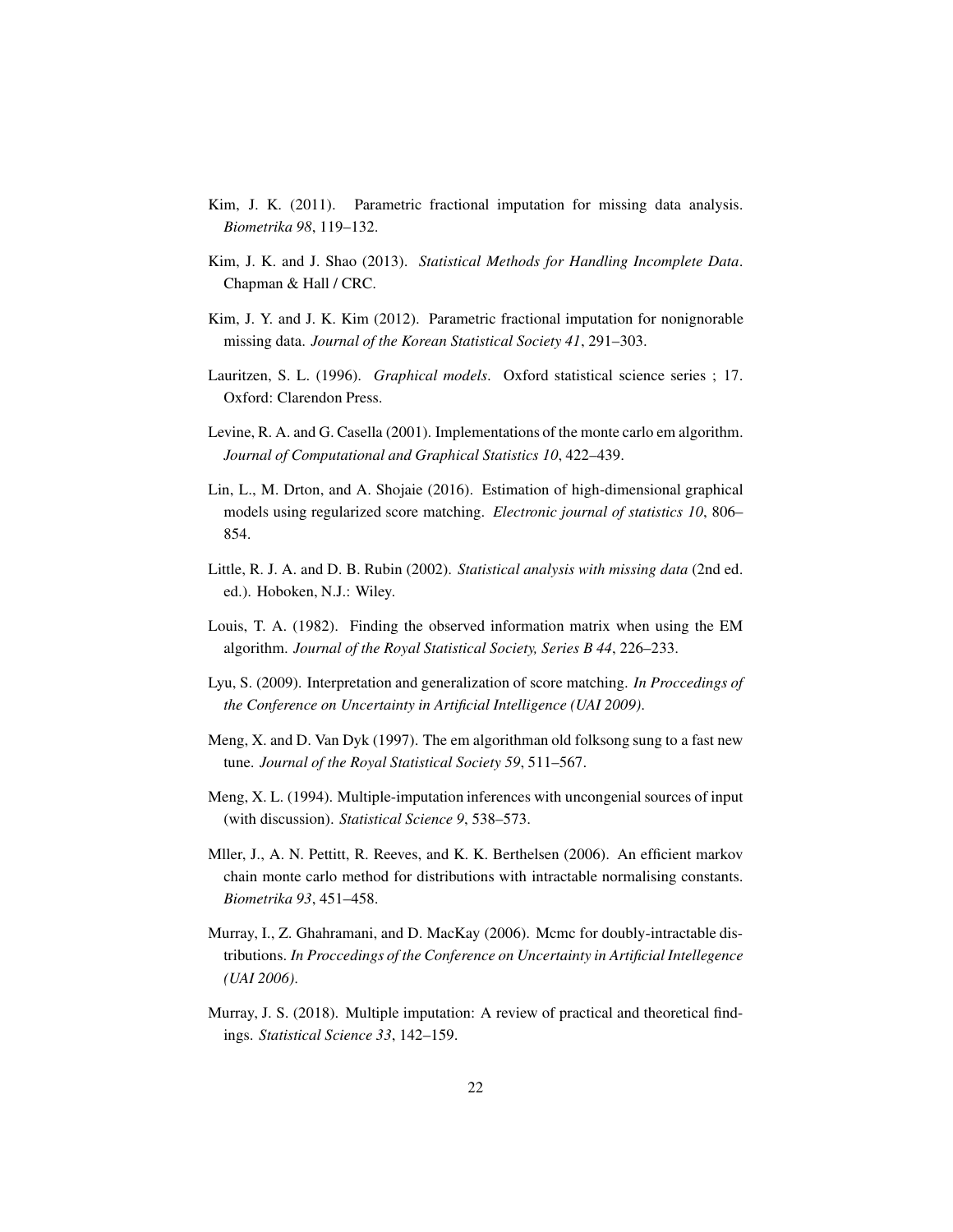- <span id="page-22-5"></span>Orchard, T. and M. Woodbury (1972). A missing information principle: theory and applications. In *Proceedings of the 6th Berkeley Symposium on Mathematical Statistics and Probability*, Volume 1, Berkeley, California, pp. 695–715. University of California Press.
- <span id="page-22-9"></span>Owen, A. B. (2013). *Monte Carlo theory, methods and examples*.
- <span id="page-22-4"></span>Parry, M. F., A. P. Dawid, and S. L. Lauritzen (2012). Proper local scoring rules. *Annals of Statistics 40*, 561–592.
- <span id="page-22-3"></span>Pihlaja, M., M. Gutmann, and A. Hyvärinen (2010). A family of computationally efficient and simple estimators for unnormalized statistical models. *In Procceedings of the Conference on Uncertainty in Artificial Intelligence (UAI 2010)*.
- <span id="page-22-8"></span>Rao, C. R. (2008). *Linear Statistical Inference and its Applications: Second Editon*. Hoboken, NJ, USA: John Wiley & Sons, Inc.
- <span id="page-22-0"></span>Rhodes, B. and M. Gutmann (2019). Variational noise-contrastive estimation. *In Proceedings of the International Workshop on Artificial Intelligence and Statistics 2019 (AISTATS 2019)*.
- <span id="page-22-6"></span>Robins, J. M. and Y. Ritov (1997). Toward a curse of dimensionality appropriate (coda) asymptotic theory for semi-parametric models. *Statistics in medicine 16*, 285–319.
- <span id="page-22-11"></span>Robins, J. M. and N. Wang (2000). Inference for imputation estimators. *Biometrika 87*, 113–124.
- <span id="page-22-2"></span>Rubin, D. B. (1987). *Multiple Imputation for Nonresponse in Surveys*. New York: Wiley.
- <span id="page-22-1"></span>Seaman, S., J. Galati, D. Jackson, and J. Carlin (2013). What is meant by "missing at random"? *Statistical Science 28*, 257–268.
- <span id="page-22-12"></span>Tanner, M. A. and W. H. Wong (1987). The calculation of posterior distribution by data augmentation. *Journal of the American Statistical Association 82*, 528–540.
- <span id="page-22-7"></span>Tieleman, T. (2008). Training restricted boltzmann machines using approximations to the likelihood gradient. In *Proceedings of the international conference on machine learning (ICML 2008)*.
- <span id="page-22-10"></span>Tsiatis, A. (2006). *Semiparametric theory and missing data*. Springer series in statistics. New York: Springer.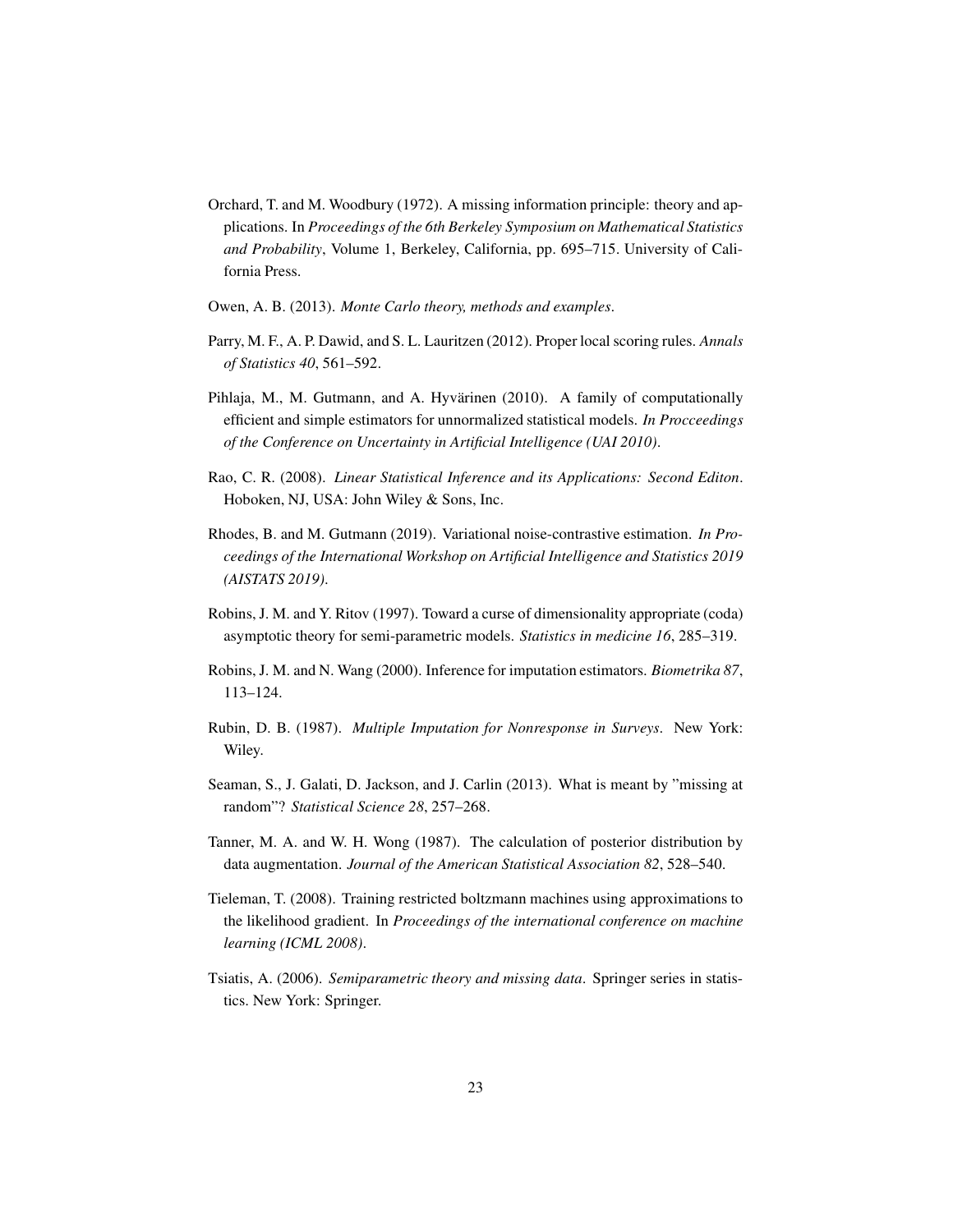- <span id="page-23-8"></span>Uehara, M., T. Kanamori, T. Takenouchi, and T. Matsuda (2019). Unified estimation framework for unnormalized models with statistical efficiency. *arXiv preprint arXiv:1901.07710*.
- <span id="page-23-4"></span>Uehara, M., T. Matsuda, and F. Komaki (2018). Analysis of noise contrastive estimation from the perspective of asymptotic variance. *arXiv preprint arXiv:1808.07983*.
- <span id="page-23-3"></span>van der Vaart, A. W. (1998). *Asymptotic statistics*. Cambridge, UK ; New York, NY, USA: Cambridge University Press.
- <span id="page-23-5"></span>Wang, N. and J. M. Robins (1998). Large-sample theory for parametric multiple imputation procedures. *Biometrika 85*, 935–948.
- <span id="page-23-6"></span>Wang, S., J. Shao, and J. K. Kim (2014). Identifiability and estimation in problems with nonignorable nonresponse. *Statistical Science 24*, 1097 – 1116.
- <span id="page-23-2"></span>Wei, G. C. G. and M. A. Tanner (1990). A monte carlo implementation of the em algorithm and the poor man's data augmentation algorithms. *Journal of the American Statistical Association 85*, 699–704.
- <span id="page-23-1"></span>Yang, S. and J. K. Kim (2016). Fractional imputation in survey sampling: A comparative review. *Statistical Science 31*, 415–432.
- <span id="page-23-7"></span>Younes, L. (1989). Maximum likelihood estimation for Gaussian fields. *Probability Theory and Related Fields 82*, 625–645.
- <span id="page-23-0"></span>Yu, M., M. Kolar, and V. Gupta (2016). Statistical inference for pairwise graphical models using score matching. *In Advances in Neural Information Processing Systems (NIPS 2016)*.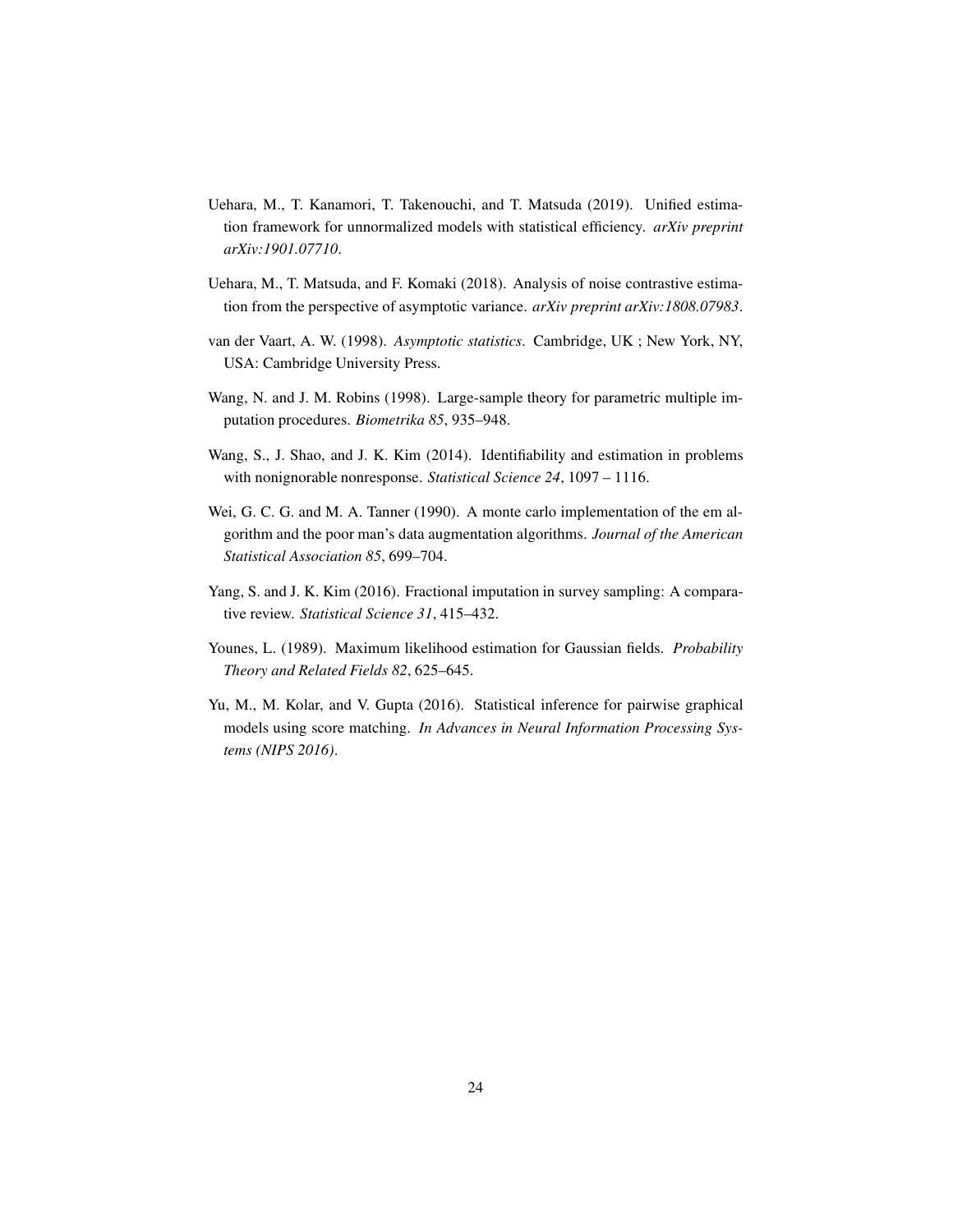# A Summary of notations

| Table 4: Summary of notations       |                                                |  |
|-------------------------------------|------------------------------------------------|--|
| g(x)                                | True density                                   |  |
| a(x)                                | Auxiliary density                              |  |
| b(x)                                | Noise distribution                             |  |
| $\overline{n}$                      | Sample size                                    |  |
| $\tilde{p}(x;\theta)$               | Unnormalized model                             |  |
| $p(x; \theta)$                      | Normalized model                               |  |
| $q(x;\tau)$                         | One-parameter extended model                   |  |
| $x_{\text{obs}}$ , $x_{\text{mis}}$ | Observed data and missing data                 |  |
| r(x)                                | $q(x;\tau)/a(x)$ or $\tilde{p}(x;\theta)/a(x)$ |  |
| $\Pr(\delta x,\phi)$                | Selection probability                          |  |
| $\pi(\delta x,\phi)$                | Propensity score model                         |  |
| $\eta$                              | $(\theta, \phi)$                               |  |
| $\zeta$                             | $(\tau, \phi)$                                 |  |
| $M_{sc}$                            | Loss function of score matching                |  |
| $Z_{sc}$                            | Estimating equation of score matching          |  |
| $M_{nc}, M_{nc1}, M_{nc2}$          | Loss function of NCE                           |  |
| $Z_{nc}, Z_{nc1}, Z_{nc2}$          | Estimating equation of NCE                     |  |
| $p(x; \theta)$                      | Normalized model of $\tilde{p}(x; \theta)$     |  |
| $t(x_{\text{mis}};\eta)$            | Posterior $p(x; \theta) \pi(\delta   x; \phi)$ |  |
| $\theta_0$                          | True $\theta$                                  |  |
| $x_i^{(\ast k)}$                    | Imputed data                                   |  |
| $t(x)^{\otimes 2}$                  | $t(x)t(x)^\top$                                |  |
| $\hat{\eta}_p$                      | Initial estimator                              |  |
| $\hat{\eta}_{sc,f}$                 | Estimator by FISCORE and MISCORE               |  |
| $\hat{\eta}_{nc,f}$                 | Estimator by FINCE and MINCE                   |  |
| $\mu$                               | Baseline measure                               |  |
| $c_s(x;\theta)$                     | $\nabla_{x^s} \log \tilde{p}(x; \theta)$       |  |

# B Proof

To keep the clarity of the main points of this section, we will not specify regularity conditions. For details, see Chapter 5 in [van der Vaart](#page-23-3) [\(1998\)](#page-23-3).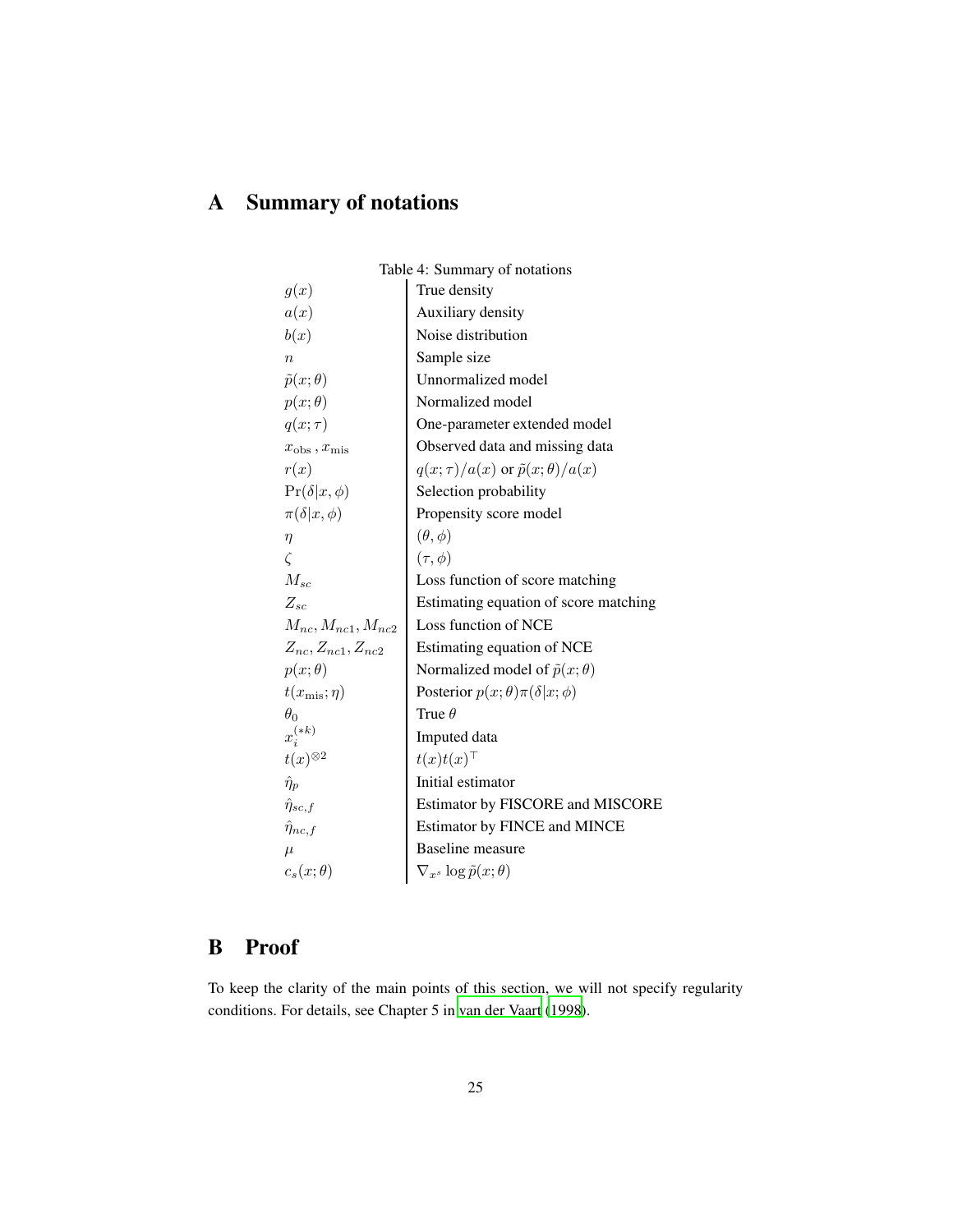Proof of Theorem [2.](#page-10-0) First, we have

<span id="page-25-0"></span>
$$
\bar{Z}_{sc}(\theta|\hat{\theta}_{p}) = Z_{sc, \text{obs}}(\theta) + \mathbb{E}[Z_{sc, \text{mis}} | \mathbf{x}_{\text{obs}}; \hat{\theta}_{p}],
$$

where  $Z_{sc,\text{mis}} = Z_{sc}(\theta) - Z_{sc,\text{obs}}(\theta)$ . By Taylor expansion, we have

 $\begin{equation} \mathrm{E}[Z_{sc,\text{mis}}|\mathbf{x}_{\text{obs}};\hat{\theta}_p] = \mathrm{E}[Z_{sc,\text{mis}}(\theta_0)|\mathbf{x}_{\text{obs}};\theta_0] + \mathrm{E}[Z_{sc,\text{mis}}(\theta)\nabla_{\theta} \tau \log p(\mathbf{x}_{\text{mis}}|\mathbf{x}_{\text{obs}};\theta)|\mathbf{x}_{\text{obs}};\theta_0]|_{\theta_0}(\hat{\theta}_p - \theta_0) \end{equation}$  $+ o_p(n^{-1/2}).$ 

Therefore,

$$
\bar{Z}_{sc}(\theta_0|\hat{\theta}_p) = Z_{sc,obs}(\theta_0) - \mathcal{I}_{2,sc}(\hat{\theta}_p - \theta_0) + o_p(n^{-1/2})
$$
  
=  $-\mathcal{I}_{1,sc}(\hat{\theta}_{s,f} - \theta_0) - \mathcal{I}_{2,sc}(\hat{\theta}_p - \theta_0) + o_p(n^{-1/2})$  (16)  
=  $(-\mathcal{I}_{1,sc} - \mathcal{I}_{2,sc})(\hat{\theta}_{s,f} - \theta_0) - \mathcal{I}_{2,sc}(\hat{\theta}_p - \hat{\theta}_{s,f}) + o_p(n^{-1/2}),$ 

where

$$
\mathcal{I}_{1,sc} = \mathbf{E}[\nabla_{\theta} \tau Z_{sc,obs}(\theta_0)],
$$
  
\n
$$
\mathcal{I}_{2,sc} = -\mathbf{E}[\mathbf{E}[Z_{sc,mis}(\theta_0)\nabla_{\theta} \tau \log p(\mathbf{x}_{mis}|\mathbf{x}_{obs};\theta_0)]]
$$
  
\n
$$
= -\mathbf{E}[\mathbf{E}[z_{sc,mis}(\theta_0)\nabla_{\theta} \tau \log p(x_{mis}|x_{obs};\theta_0)]]
$$
  
\n
$$
= -\mathbf{E}[z_{sc,mis}(\theta_0)\nabla_{\theta} \tau \log p(x_{mis}|x_{obs})]
$$
  
\n
$$
= -\mathbf{E}[\text{cov}[z_{sc,mis}(\theta_0), \nabla_{\theta} \tau \log \tilde{p}(x_{mis}|x_{obs};\theta_0)]|x_{obs};\theta_0].
$$

From the first line to the second line [\(16\)](#page-25-0), we used  $E[Z_{sc,mis}(\theta_0)|\mathbf{x}_{obs}; \theta_0] = 0$  and Theorem [1.](#page-10-1)

In addition, since  $\hat{\theta}_{sc,\infty}$  is the solution to  $\bar{Z}_{sc}(\theta|\hat{\theta}_p)$ . Then,

$$
0 = \bar{Z}_{sc}(\hat{\theta}_{sc,\infty}|\hat{\theta}_p)
$$
  
=  $\bar{Z}_{sc}(\theta_0|\hat{\theta}_p) + \mathbb{E}[\nabla_{\theta} \tau Z_{sc}(\theta_0)|\mathbf{x}_{obs};\hat{\theta}_p](\hat{\theta}_{sc,\infty} - \theta_0) + o_p(n^{-1/2})$   
=  $\bar{Z}_{sc}(\theta_0|\hat{\theta}_p) + \mathcal{I}_{3,sc}(\hat{\theta}_{sc,\infty} - \theta_0) + o_p(n^{-1/2}),$ 

where

$$
\mathcal{I}_{3,sc} = \mathbb{E}[\nabla_{\theta} \tau Z_{sc}(\theta_0)].
$$

Therefore, we get

$$
(\hat{\theta}_{sc,\infty} - \theta_0) = -\mathcal{I}_{3,sc}^{-1}\{(-\mathcal{I}_{1,sc} - \mathcal{I}_{2,sc})(\hat{\theta}_{sc,f} - \theta_0) - \mathcal{I}_{2,sc}(\hat{\theta}_p - \hat{\theta}_{sc,f})\} + o_p(n^{-1/2}),
$$
  
=  $(\hat{\theta}_{sc,f} - \theta_0) + \mathcal{I}_{3,sc}^{-1}\mathcal{I}_{2,sc}(\hat{\theta}_p - \hat{\theta}_{sc,f}) + o_p(n^{-1/2}).$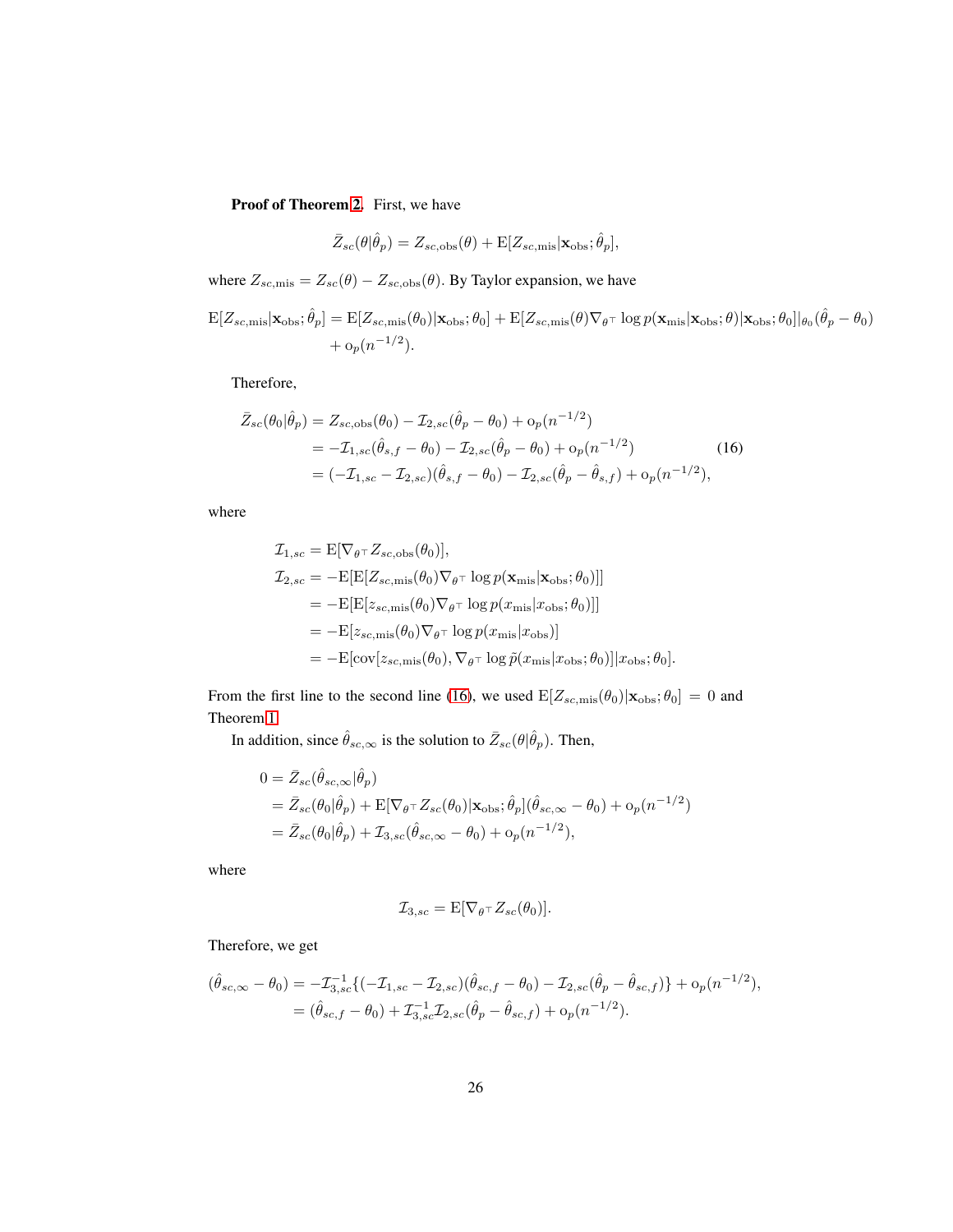From the first line to the second line of the last equation, we used the relation  $\mathcal{I}_{3,sc}$  =  $\mathcal{I}_{1,sc}+\mathcal{I}_{2,sc}.$  This is proved by

$$
\mathcal{I}_{1,sc} + \mathcal{I}_{2,sc} = \mathbb{E}[\nabla_{\theta} \tau \left( \mathbb{E}[Z_{sc}(\theta)|\mathbf{x}_{obs};\theta] \right)] - \mathbb{E}[\mathbb{E}[Z_{sc,\text{mis}}(\theta_0)\nabla_{\theta} \tau \log p(\mathbf{x}_{\text{mis}}|\mathbf{x}_{obs};\theta_0)|\mathbf{x}_{obs};\theta_0]]
$$
  
=  $\mathbb{E}[\nabla_{\theta} \tau Z_{sc}(\theta_0)] = \mathcal{I}_{3,sc}.$ 

**Proof of Corollary [4.1.](#page-10-2)** Noting  $m_{sc}(\theta) = \sum_{s=1}^{d_x} 0.5c_s^2(x) + \nabla_{x^s}(c_s(x))$ , the term  $z_{sc}(\theta)$  is

$$
z_{sc}(\theta) = \sum_{s=1}^{d_x} \left\{ c_s(x) \nabla_{\theta}(c_s(x)) + \nabla_{x^s} (\nabla_{\theta} c_s(x)) \right\}.
$$

$$
\begin{aligned} \mathbf{E}[\nabla_{\theta} z_{sc,obs}(\theta)]|_{\theta_0} &= \mathbf{E}[\nabla_{\theta} \{\mathbf{E}[z_{sc}(\theta)|x_{\text{obs}};\theta]\}]|_{\theta_0} \\ &= \mathbf{E}[\nabla_{\theta} z_{sc}(\theta)]|_{\theta_0} + \mathbf{E}[\mathbf{E}[z_{sc}(\theta)\{\nabla_{\theta} \tau \log p(x_{\text{mis}}|x_{\text{obs}};\theta)\}]|x_{\text{obs}};\theta_0]]|_{\theta_0} \\ &= \mathbf{E}[\nabla_{\theta} z_{sc}(\theta)]|_{\theta_0} + \mathbf{E}[z_{sc}(\theta)\{\nabla_{\theta} \tau \log p(x_{\text{mis}}|x_{\text{obs}};\theta)\}]|_{\theta_0}, \end{aligned}
$$

where  $\nabla$  $\theta$  log  $p(x_{\text{mis}}|x_{\text{obs}}; \theta)$  is

$$
\nabla_{\theta} \log \tilde{p}(x; \theta) - \mathbf{E} [\nabla_{\theta} \log \tilde{p}(x; \theta) | x_{\text{obs}}; \theta].
$$

So, the above is equal to

 $\blacksquare$ 

$$
\mathbf{E}[\nabla_{\theta} z_{sc}(\theta)]|_{\theta_0} + \mathbf{E}[\text{Cov}[z_{sc}(\theta), \nabla_{\theta} \log \tilde{p}(x; \theta)|x_{\text{obs}}]]|_{\theta_0}.
$$

In addition,

$$
\begin{split} \mathcal{E}[\nabla_{\theta} z_{sc}(\theta)]|_{\theta_{0}} &= \mathcal{E}\left[\sum_{s=1}^{d_{x}} \left\{\nabla_{\theta} c_{s}(x)\nabla_{\theta^{\top}} c_{s}(x) + c_{s}(x)\nabla_{\theta\theta^{\top}} c_{s}(x) + \nabla_{x^{s}}(\nabla_{\theta\theta^{\top}} c_{s}(x))\right\}\right]|_{\theta_{0}} \\ &= \mathcal{E}\left[\sum_{s=1}^{d_{x}} \left\{\nabla_{\theta} c_{s}(x)\right\}^{\otimes 2}\right]|_{\theta_{0}}. \end{split}
$$

From the second line to the third line, we used a partial integration trick, which is a core concept of score matching.  $\blacksquare$ 

#### Proof of Corollary [4.3.](#page-12-0)

First, we calculate  $\mathcal{J}_{1,nc}$ . By noting the sampling mechanism of full data is a stratified sampling, this is calculated as follows:

$$
n^{-1}(\text{var}_{q}[\mathbf{E}[z_{nc1}(x;\tau_0)|x_{\text{obs}}]] + \text{var}_{a}[z_{nc2}(y;\tau_0)]).
$$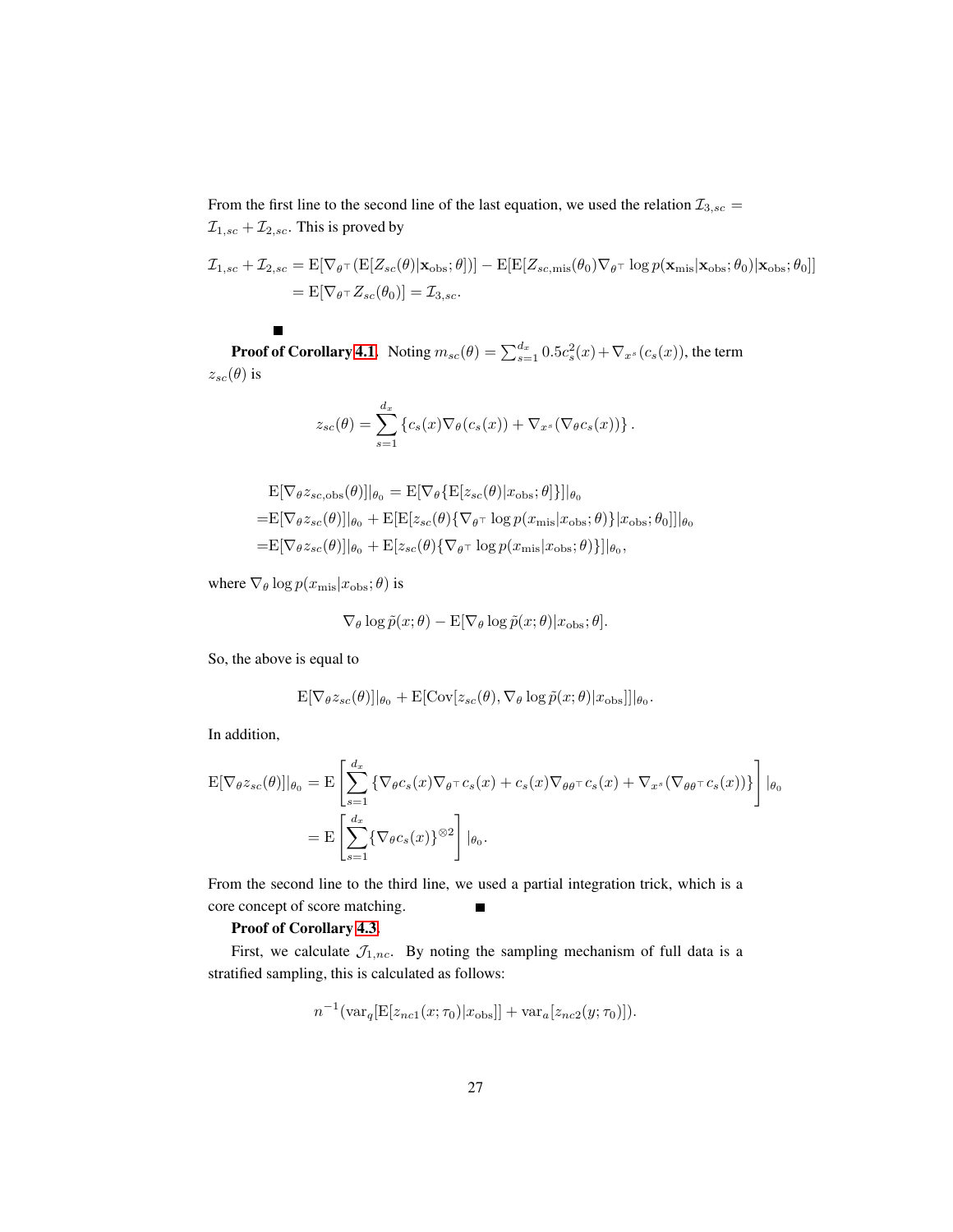Next, we calculate  $\mathcal{I}_{1,nc}$ :

$$
\mathcal{I}_{1,nc} = \mathbb{E}[\nabla_{\tau} \tau Z_{nc,obs}(\tau)]|_{\tau_0} = \mathbb{E}[\nabla_{\tau} \tau z_{nc,obs}(\tau)]|_{\tau_0} = \mathbb{E}[\nabla_{\tau} \tau \{ \mathbb{E}[z_{nc}(x, y; \tau)|x_{obs}; \tau] \}]|_{\tau_0}
$$
\n
$$
= \mathbb{E}[\nabla_{\tau} \tau z_{nc}(x, y; \tau)]|_{\tau_0} + \mathbb{E}[z_{nc}(x, y; \tau) \{\nabla_{\tau} \tau \log \bar{q}(x_{mis}|x_{obs}; \tau)\}]|_{\tau_0} \tag{17}
$$
\n
$$
= \mathcal{I}_{3,nc} - \mathcal{I}_{2,nc}. \tag{18}
$$

where

<span id="page-27-0"></span>
$$
\bar{q}(x_{\rm mis}|x_{\rm obs};\tau) = q(x_{\rm mis}, x_{\rm obs};\tau) / \int q(x_{\rm mis}, x_{\rm obs};\tau) \mu(\mathrm{d}x_{\rm mis}).
$$

By some algebra, the first term in [\(18\)](#page-27-0) is

$$
\mathcal{I}_{3,nc} = \mathbb{E}[\nabla_{\tau} \tau z_{nc}(x, y; \tau)]|_{\tau_0} = \mathbb{E}\left[\frac{\nabla_{\tau} \log q(x; \tau_0)^{\otimes 2}}{1+r}\right]|_{\tau_0}.
$$

In addition, the second term in [\(18\)](#page-27-0) is

$$
\mathcal{I}_{2,nc} = -\mathbf{E}[z_{nc}(x, y; \tau)\{\nabla_{\tau}\tau \log \bar{q}(x_{mis}|x_{obs}; \tau)\}]|_{\tau_0}
$$
\n
$$
= -\mathbf{E}[\mathbf{E}[z_{nc1}(x; \tau)|x_{obs}]\{\nabla_{\tau}\tau \log \bar{q}(x_{mis}|x_{obs}; \tau)\}]|_{\tau_0}
$$
\n
$$
= -\mathbf{E}[\text{cov}[z_{nc1}(x; \tau), \nabla_{\tau} \log q(x; \tau)|x_{obs}]]
$$
\n
$$
= \mathcal{I}_{3,nc} - \mathbf{E}\left[\mathbf{E}\left[\frac{\nabla_{\tau} \log q(x; \tau_0)}{1+r}|x_{obs}\right] \mathbf{E}\left[\nabla_{\tau}\tau \log q(x; \tau_0)|x_{obs}\right]\right].
$$

Therefore, adding the first and the second term in [\(18\)](#page-27-0), we get

$$
\mathcal{I}_{1,nc} = \mathbf{E} \left[ \mathbf{E} \left[ \frac{\nabla_{\tau} \log q(x; \tau_0)}{1+r} | x_{\text{obs}} \right] \mathbf{E} \left[ \nabla_{\tau} \tau \log q(x; \tau_0) | x_{\text{obs}} \right] \right].
$$

Proof of Corollary [4.4.](#page-13-2) By some algebra, as in the proof of Corollary [4.3,](#page-12-0) we obtain

$$
\mathcal{I}_{1,nc} = \mathbf{E} \left[ \mathbf{E} \left[ \nabla_{\tau} \log q(x; \tau_0) | x_{\text{obs}} \right]^{\otimes 2} \right],
$$
  

$$
\mathcal{I}_{3,nc} = \mathbf{E} \left[ \nabla_{\tau} \log q(x; \tau_0)^{\otimes 2} \right].
$$

So, noting that  $\mathcal{I}_{3,nc}$  is a positive definite matrix, and  $\mathcal{I}_{3,nc}$  and  $\mathcal{I}_{1,nc}$  are symmetric matrices, we can express  $\mathcal{I}_{3,nc} = RR^\top$  and  $\mathcal{I}_{1,nc} = R\Lambda R^\top$  using a nonsingular matrix R [\(Rao, 2008](#page-22-8)). Because  $\mathcal{I}_{3,nc} - \mathcal{I}_{1,nc}$  is a positive matrix from Jensen's inequality, each element in  $\Lambda$  is less than 1. Then, we get

$$
\mathcal{I}_{3,nc}^{-1}\mathcal{I}_{2,nc} = \mathcal{I}_{3,nc}^{-1}(\mathcal{I}_{3,nc} - \mathcal{I}_{1,nc}) = R^{-1}(I - \Lambda)R.
$$

Finally,

$$
(\mathcal{I}_{3,nc}^{-1}\mathcal{I}_{2,nc})^j = R^{-1}(I-\Lambda)^j R.
$$

Therefore,  $\{ \mathcal{I}_{3,nc}^{-1} \mathcal{I}_{2,nc} \}^j$  converges to zero as j tends to infinity.

 $\blacksquare$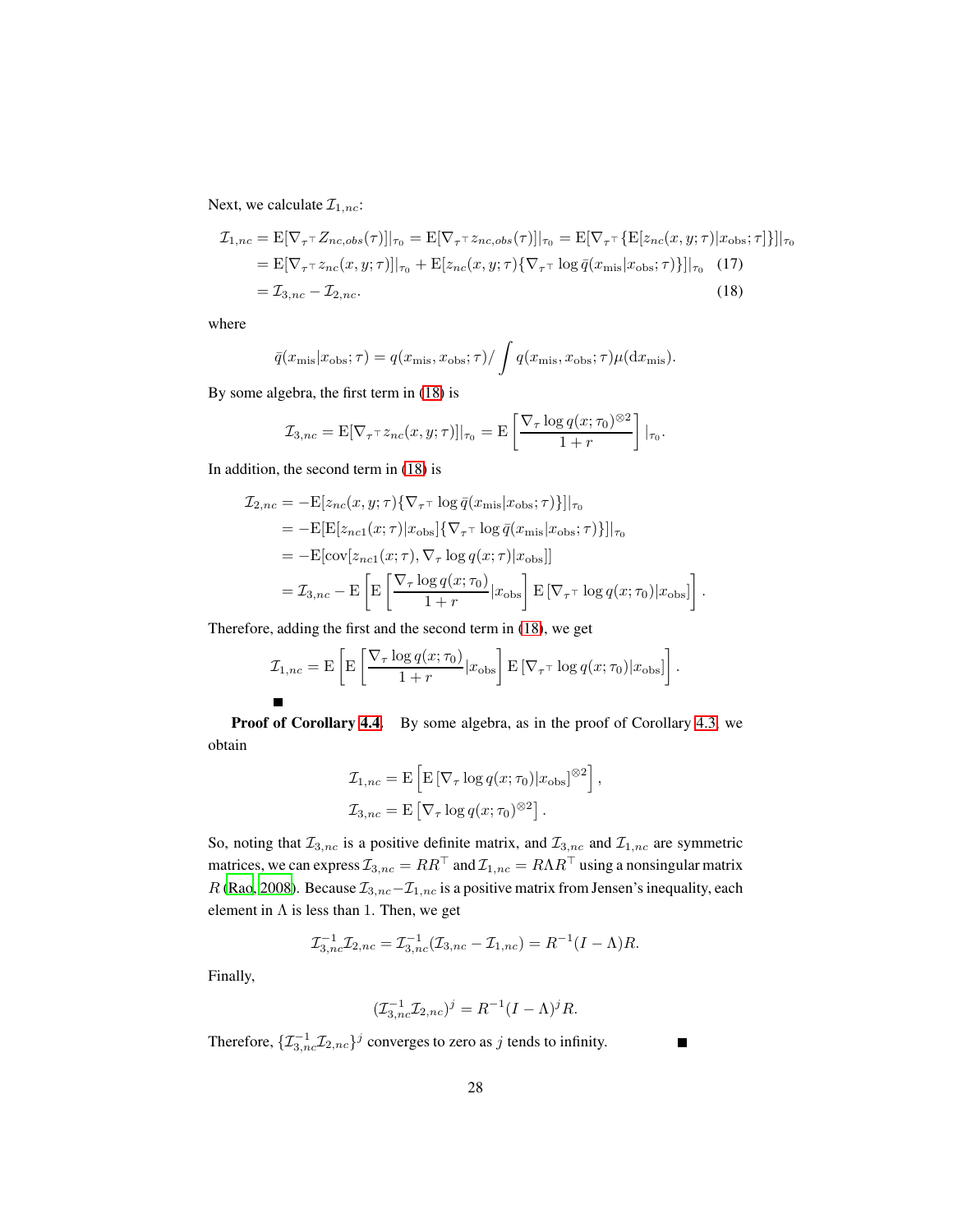### C Comparison between FINCE and VNCE

Here, we compare FINCE and variational NCE (VNCE) [\(Rhodes and Gutmann](#page-22-0), [2019\)](#page-22-0). The form [\(11\)](#page-7-0) clearly shows the difference between the estimator proposed in this paper and VNCE [\(Rhodes and Gutmann, 2019\)](#page-22-0). Mainly, there are two differences: (1) VNCE attempts to maximize the observed likelihood directly, whereas FINCE attempts to solve the observed estimating equation, (2) VNCE assumes that the dimension of  $a(x)$  is the same as the dimension of  $x_{\text{obs}}$ , whereas FINCE assumes that the dimension of  $a(x)$  is the same as the dimension of x.

More specifically, an ideal objective function in VNCE is

<span id="page-28-0"></span>
$$
\underset{s}{\arg\max} J_{\text{VNCE}}(\tau, s(x_{\text{mis}})) = J_{\text{VNCE}}(\tau, q(x_{\text{mis}}|x_{\text{obs}}))
$$

$$
= \frac{1}{n} \sum_{i=1}^{n} \mathbf{E} \left[ \log \left\{ \frac{1}{1 + \frac{q(x_{\text{mis}} | x_{i,\text{obs}}) a(x_{i,\text{obs}})}{q(x_{\text{mis}}, x_{i,\text{obs}})}} \right\} | x_{i,\text{obs}} \right] + \frac{1}{n} \sum_{j=1}^{n} \log \left\{ \frac{a(y_j)}{a(y_j) + \mathbf{E} [q(y_j, y_{j,\text{mis}}) | y_j]} \right\}
$$

$$
= \frac{1}{n} \sum_{i=1}^{n} \log \left\{ \frac{q(x_{i,\text{obs}})}{q(x_{i,\text{obs}}) + a(x_{i,\text{obs}})} \right\} + \frac{1}{n} \sum_{j=1}^{n} \log \left\{ \frac{a(y_j)}{a(y_j) + q(y_j)} \right\}, \tag{19}
$$

where  $q(x_{\text{obs}}) = \int q(x_{\text{mis}}, x_{\text{obs}}) \mu(dx_{\text{mis}})$ . On the other hand, the objective function of our proposed estimator is [\(11\)](#page-7-0). In general, the efficiencies of the two objective function are not directly comparable. In terms of inferences, our proposed methods (FINCE, FISCORE) are more effective than VNCE because in VNCE, it is difficult to achieve the upper bound in [\(19\)](#page-28-0). In terms of the scalability, VNCE is more scalable than the proposed methods because VNCE does not require any sampling methods.

### D Inference of FISCORE when  $m$  is fixed

We consider an asymptotic result of FISCORE when  $m$  is fixed. Actually, the estimating equation  $Z_{sc,m}$  is not unbiased estimator for  $\bar{Z}_{sc}$  because a self normalizing importance sampling is used rather than importance sampling [\(Owen](#page-22-9), [2013\)](#page-22-9). This means that the derived estimator is theoretically not consistent; however, practically, a self normalized importance sampling is preferable to importance sampling because of its robustness. Here, we consider the case when the weight is defined as  $w(x|x_{\text{obs}}) = p(x_{\text{mis}}|x_{\text{obs}};\theta_0)/b(x).$ 

As in the proof of Theorem [2,](#page-10-0) we have

<span id="page-28-1"></span>
$$
\hat{\theta}_{sc,m} - \theta_0 = -\mathcal{I}_{3,sc}^{-1} Z_{sc,m}(\theta_0 | \hat{\theta}_p) + o_p(n^{-1/2})
$$
\n(20)

This term is decomposed into two terms:  $-\mathcal{I}_{3,sc}^{-1}\bar{Z}_{sc}(\theta_0|\hat{\theta}_p)$  and  $-\mathcal{I}_{3,sc}^{-1}\{Z_{sc,m}(\theta_0|\hat{\theta}_p) \bar{Z}_{sc}(\theta_0|\hat{\theta}_p)$ . These two terms in [\(20\)](#page-28-1) are independent. The first term is equal to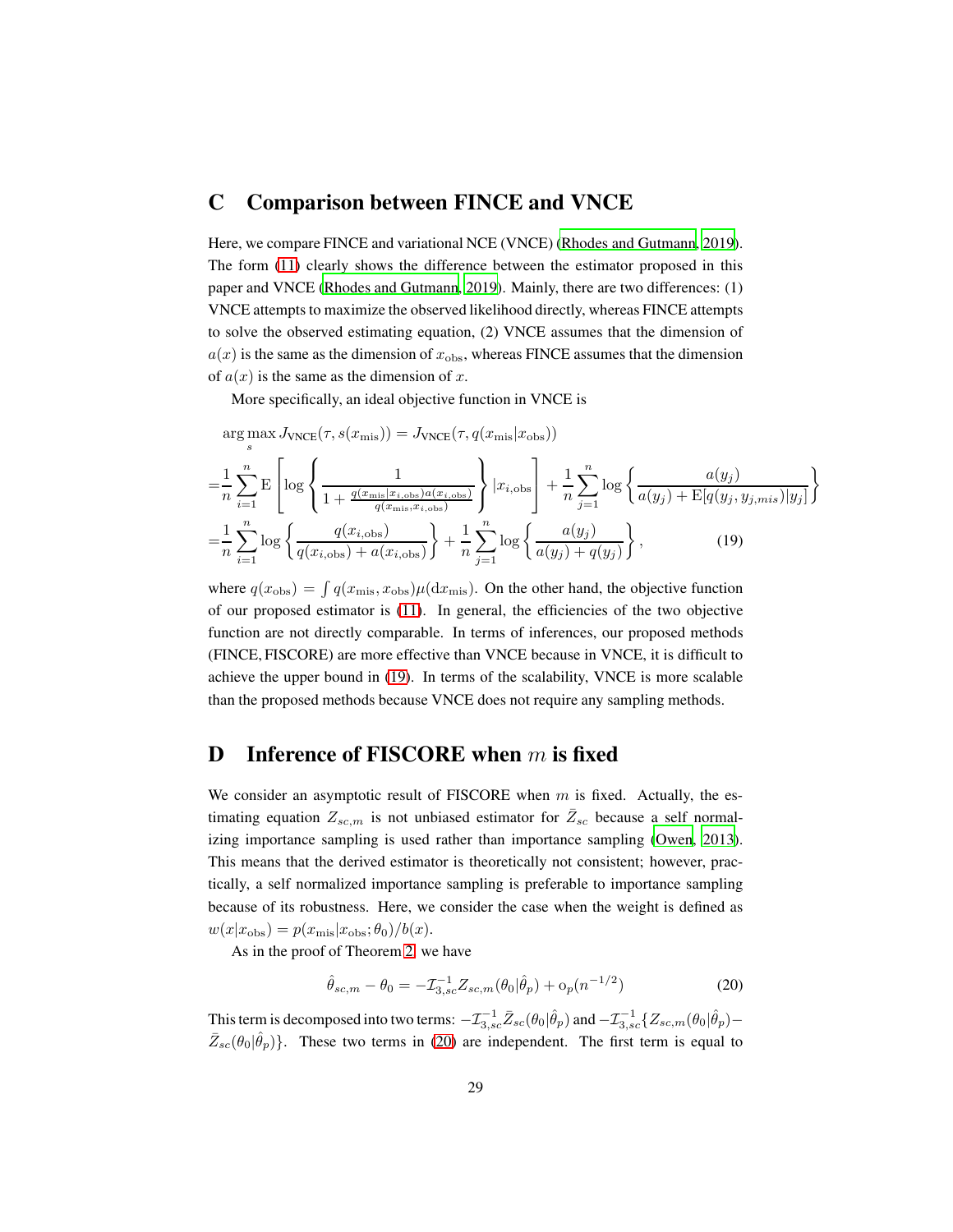<span id="page-29-1"></span> $\hat{\theta}_{sc,\infty} - \theta_0$ , of which the asymptotic property is shown in Theorem [2.](#page-10-0) The second term converges to the normal distribution with mean 0 and variance  $\mathcal{I}_{3,sc}^{-1}\mathbb{E}[\text{Var}_b\{Z_{sc,m}(\theta_0|\hat{\theta}_p)\}]\mathcal{I}_{3,sc}^{\top-1}$ .

**Theorem 4** *When*  $\hat{\theta}_p = \hat{\theta}_{sc,f}$ , *the asymptotic variance of*  $\hat{\theta}_{sc,m}$  *is equal to* 

$$
\mathcal{I}_{1,sc}^{-1}\mathcal{J}_{1,sc}\mathcal{I}_{1,sc}^{\top-1} + m^{-1}\mathcal{I}_{3,sc}^{-1}\mathcal{J}_{2,sc}\mathcal{I}_{3,sc}^{\top-1},
$$

*where*  $w(x|x_{\text{obs}}) = p(x_{\text{mis}}|x_{\text{obs}};\theta_0)/b(x)$  *and* 

$$
\mathcal{J}_{2,sc} = n^{-1} \mathbb{E}[\mathbb{E}_{b(x_{\text{mis}})}[w^2(x) \{z_{sc}(\theta_0)^{\otimes 2}\} | x_{\text{obs}}]] - n^{-1} \mathbb{E}[\mathbb{E}[z_{sc}(\theta_0) | x_{\text{obs}}]^{\otimes 2}].
$$

# E Extension to multiple imputation: MISCORE and **MINCE**

Multiple imputation was originally developed with Bayesian flavor [\(Rubin, 1987](#page-22-2); [Meng](#page-21-11), [1994\)](#page-21-11). In this paper, we consider frequentist MI rather than Bayesian MI [\(Tsiatis,](#page-22-10) [2006\)](#page-22-10) to avoid the additional computation. In addition, it is shown that frequentist MI is asymptotically more efficient than Bayesian MI [\(Wang and Robins, 1998;](#page-23-5) [Robins and Wang](#page-22-11), [2000\)](#page-22-11).

In MI, the crucial assumption is that the sample can be obtained from  $p(x_{\text{mis}}|x_{\text{obs}};\theta)$ . When the missing data mechanism is MAR, it is easy to sample from  $p(x_{\text{mis}}|x_{\text{obs}};\theta)$ using the MCMC based on [\(8\)](#page-6-2). The algorithm is described as in Algorithm [5.](#page-29-0) In this paper, this approach is referred to as MISCORE. MINCE is also defined similarly. Nevertheless, we do not recommend Algorithm [5](#page-29-0) for the practical reason of its instability and computational burden.

<span id="page-29-0"></span>

|                                          | <b>Algorithm 5: MISCORE</b>                                                                                              |  |
|------------------------------------------|--------------------------------------------------------------------------------------------------------------------------|--|
|                                          | 1 repeat                                                                                                                 |  |
| $\overline{2}$                           | W-step: Take a set of m samples from $x^{*k}_{\text{mis}} \sim p(x_{\text{mis}} x_{\text{obs}};\hat{\theta}_t)$ using    |  |
|                                          | MCMC for each $i$                                                                                                        |  |
| $\overline{\mathbf{3}}$                  | M-step: Update the solution to the minimizer of the following term with<br>respect to $\theta$ as $\hat{\theta}_{t+1}$ : |  |
|                                          | $\frac{1}{nm}\sum_{i=1}^{n}\sum_{k=1}^{m}m_{sc}(x_i^{*k};\theta).$                                                       |  |
| 4 <b>until</b> $\hat{\tau}_t$ converges; |                                                                                                                          |  |
|                                          |                                                                                                                          |  |

Dues to the challenges associated with Algorithm [5,](#page-29-0) we recommend the following algorithm. This algorithm is similar to the one in [Levine and](#page-21-12) Casella [\(2001\)](#page-21-12). In the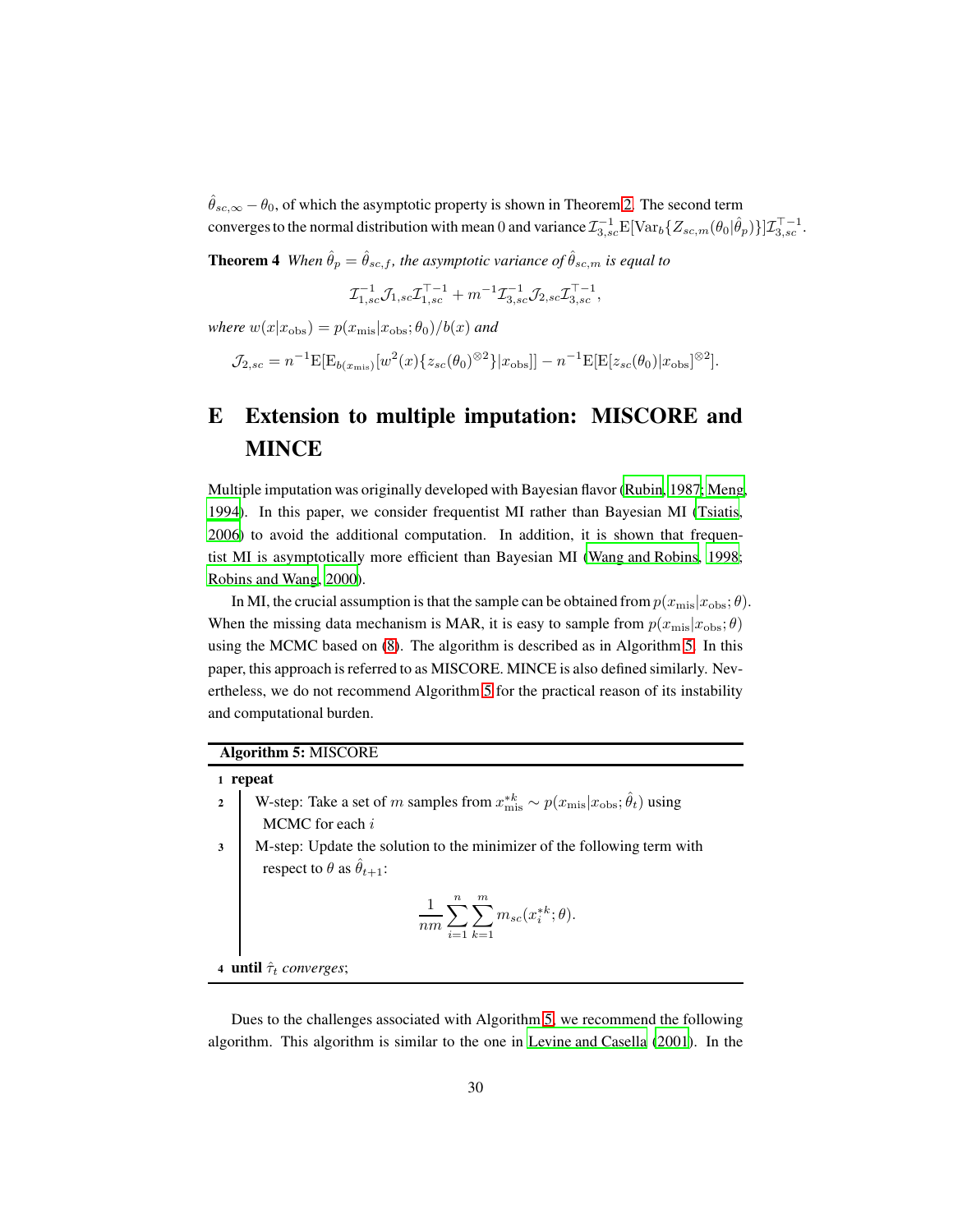|      |        | Setting 1    |                |
|------|--------|--------------|----------------|
| n    |        | <b>MINCE</b> | <b>MISCORE</b> |
| 500  | (bias) | 0.15         | 0.10           |
|      | (mse)  | 0.037        | 0.024          |
| 1000 | (bias) | 0.13         | 0.12           |
|      | (mse)  | 0.030        | 0.020          |

original MISCORE, a set of samples is generated at every step. This requires tremen-dous computational cost and causes instability. In Algorithm [6,](#page-30-0) by constructing a  $\sqrt{n-1}$ consistent estimator based on FISCORE at each step and updating by MISCORE one time, this limitation is overcome.

<span id="page-30-0"></span>

| <b>Algorithm 6:</b> One step MISCORE              |
|---------------------------------------------------|
| 1 repeat                                          |
| 2   Do W-step and M-step in Algorithm 2 (FISCORE) |
| 3 <b>until</b> $\hat{\tau}_t$ converges;          |
| 4 Do W-step and M-step in Algorithm 5 (MISCORE)   |
|                                                   |

Table [4](#page-30-1) illustrates the experimental result. We generated a set of 50 samples for each  $i$  using MCMC in the last step. Compared with FINCE and FISCORE, the performance of one step MISCORE is worse. Perhaps, more step is needed.

The asymptotic property is obtained as follows.

**Corollary E.1** *When*  $\hat{\theta}_p = \hat{\theta}_{sc,f}$  *and* m *is fixed, the asymptotic variance of*  $\hat{\theta}_{sc,\infty}$  *is equal to*

<span id="page-30-2"></span><span id="page-30-1"></span>
$$
\mathcal{I}_{1,sc}^{-1}\mathcal{J}_{1,sc}\mathcal{I}_{1,sc}^{\top-1} + m^{-1}\mathcal{I}_{3,sc}^{-1}\mathcal{I}_{2,sc}\mathcal{I}_{3,sc}^{\top-1},
$$

*where*

$$
\mathcal{J}_{2,sc} = n^{-1} \{ \mathbf{E}[z_{sc}(\theta_0)^{\otimes 2}] - \mathbf{E}[\mathbf{E}[z_{sc}(\theta_0)|x_{\text{obs}}]^{\otimes 2}] \},
$$

*and other terms are the same as in Theorem [2.](#page-10-0)*

**Proof of Corollary [E.1.](#page-30-2)** We just replace  $b(x_{\text{mis}})$  with  $p(x_{\text{mis}}|x_{\text{obs}}; \theta_0)$  in Theorem [4.](#page-29-1)

Finally, there are two things to note about MISCORE and MINCE. When the missing data mechanism is MNAR, we have to sample from  $\tilde{p}(x_{\text{mis}}|x_{\text{obs}}, \delta; \eta) \propto$  $\tilde{p}(x_{\text{mis}}|x_{\text{obs}};\theta)\pi(\delta|x_{\text{mis}},x_{\text{obs}};\phi)$ . In this case, the distribution becomes a doublyintractable distribution [\(Mller et al., 2006;](#page-21-9) [Murray et al.](#page-21-13), [2006](#page-21-13)), and it is generally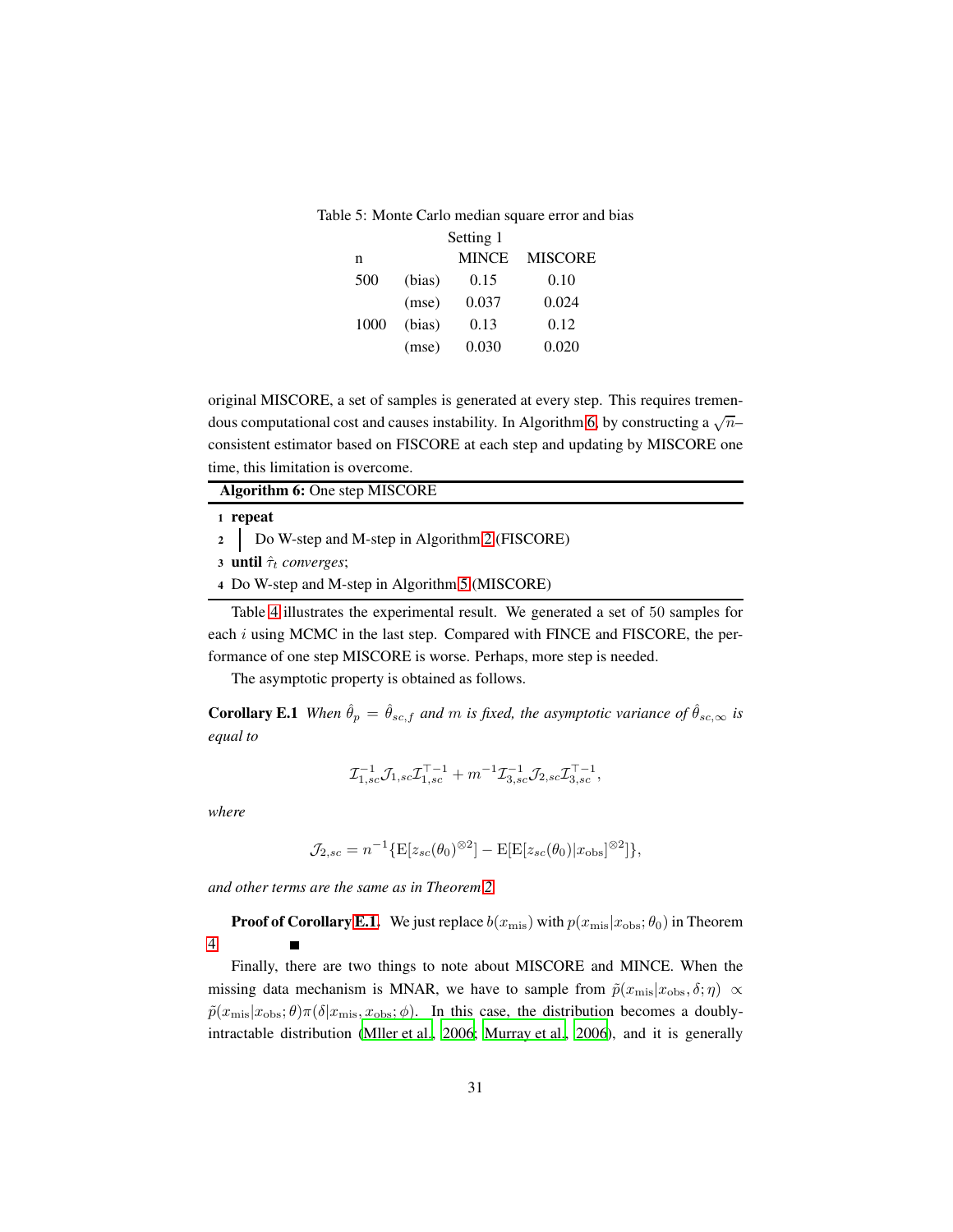difficult to sample. Secondly, when we use a Bayesian multiple imputation assuming the prior distribution  $\rho(\theta)$ , even if the missing mechanism is MAR, we have to sample from  $\tilde{p}(x_{\text{mis}}, \theta | x_{\text{obs}}) \propto \tilde{p}(x_{\text{mis}}, x_{\text{obs}}; \theta) \rho(\theta)$ . Often, data augmentation is utilized for this purpose [\(Tanner and Wong](#page-22-12), [1987\)](#page-22-12). However, even if the data augmentation is applied, we still have to deal with doubly–intractable distributions to calculate  $\Pr(\theta|x) \propto \rho(\theta)p(x;\theta).$ 

# F Variance estimators of FISCORE and FINCE

#### F.1 FISCORE

The variance estimator of FISCORE in the case of Corollary [4.1](#page-10-2) is defined as follows:  $\hat{\mathcal{I}}^{-1}_{1,sc}\hat{\mathcal{J}}_{1,sc}\hat{\mathcal{I}}^{\top-1}_{1,sc}|_{\hat{\theta}},$  where

$$
\hat{\mathcal{I}}_{1,sc} = \frac{1}{n} \sum_{i=1}^{n} \{\hat{\mathcal{I}}_{1,sc1}(x_{i,obs}) + \hat{\mathcal{I}}_{1,sc2}(x_{i,obs}) - \hat{\mathcal{I}}_{1,sc3}(x_{i,obs})\},
$$
\n
$$
\hat{\mathcal{I}}_{1,sc1}(x_{i,obs}) = \sum_{k=1}^{m} w(x_i^{*k}; \theta) \left(\sum_{s=1}^{d_x} \nabla_{\theta} c_s(x_i^{*k})\right)^{\otimes 2},
$$
\n
$$
\hat{\mathcal{I}}_{1,sc2}(x_{i,obs}) = \sum_{k=1}^{m} w(x_i^{*k}; \theta) z_{sc}(x_i^{*k}) \nabla_{\theta} \text{log} \tilde{p}(x_i^{*k}; \theta),
$$
\n
$$
\hat{\mathcal{I}}_{1,sc3}(x_{i,obs}) = \left(\sum_{k=1}^{m} w(x_i^{*k}; \theta) z_{sc}(x_i^{*k})\right) \left(\sum_{k=1}^{m} w(x_i^{*k}; \theta) \nabla_{\theta} \text{log} \tilde{p}(x_i^{*k}; \theta)\right),
$$
\n
$$
\hat{\mathcal{I}}_{1,sc} = \frac{1}{n(n-1)} \sum_{i=1}^{n} \left(\sum_{k=1}^{m} w(x_i^{*k}; \theta) z_{sc}(x_i^{*k}; \theta) - \bar{z}\right)^{\otimes 2},
$$
\n
$$
\bar{z} = \frac{1}{n} \sum_{i=1}^{n} \sum_{k=1}^{m} w(x_i^{*k}; \theta) z_{sc}(x_i^{*k}; \theta),
$$
\n
$$
z_{sc}(\theta) = \sum_{s=1}^{d_x} \{c_s(x) \nabla_{\theta} (c_s(x)) + \nabla_{x^s} (\nabla_{\theta} c_s(x))\}, c_s(x; \theta) = \nabla_{x^s} \log \tilde{p}(x; \theta).
$$

Next, consider an objective function and a variance estimator in truncated exponential family cases (Hyvärinen, 2007). Assume that  $\tilde{p}(x; \theta)$  is given by

$$
\log \tilde{p}(x; \theta) = \sum_{k=1}^{d_x} \theta_k F_k(x).
$$

Let us denote two matrices:  $d_{\theta} \times d_x$  matrix  $K_1(x)$  with elements  $\nabla_{x^b} F_a$  ( $1 \le a \le$  $d_{\theta}, 1 \leq b \leq d_x$ ) and  $d_{\theta} \times 1$  matrix,  $K_{i,2}(x)$  with elements  $\nabla \nabla_{x_i} F_a$   $(1 \leq a \leq d_x)$ .